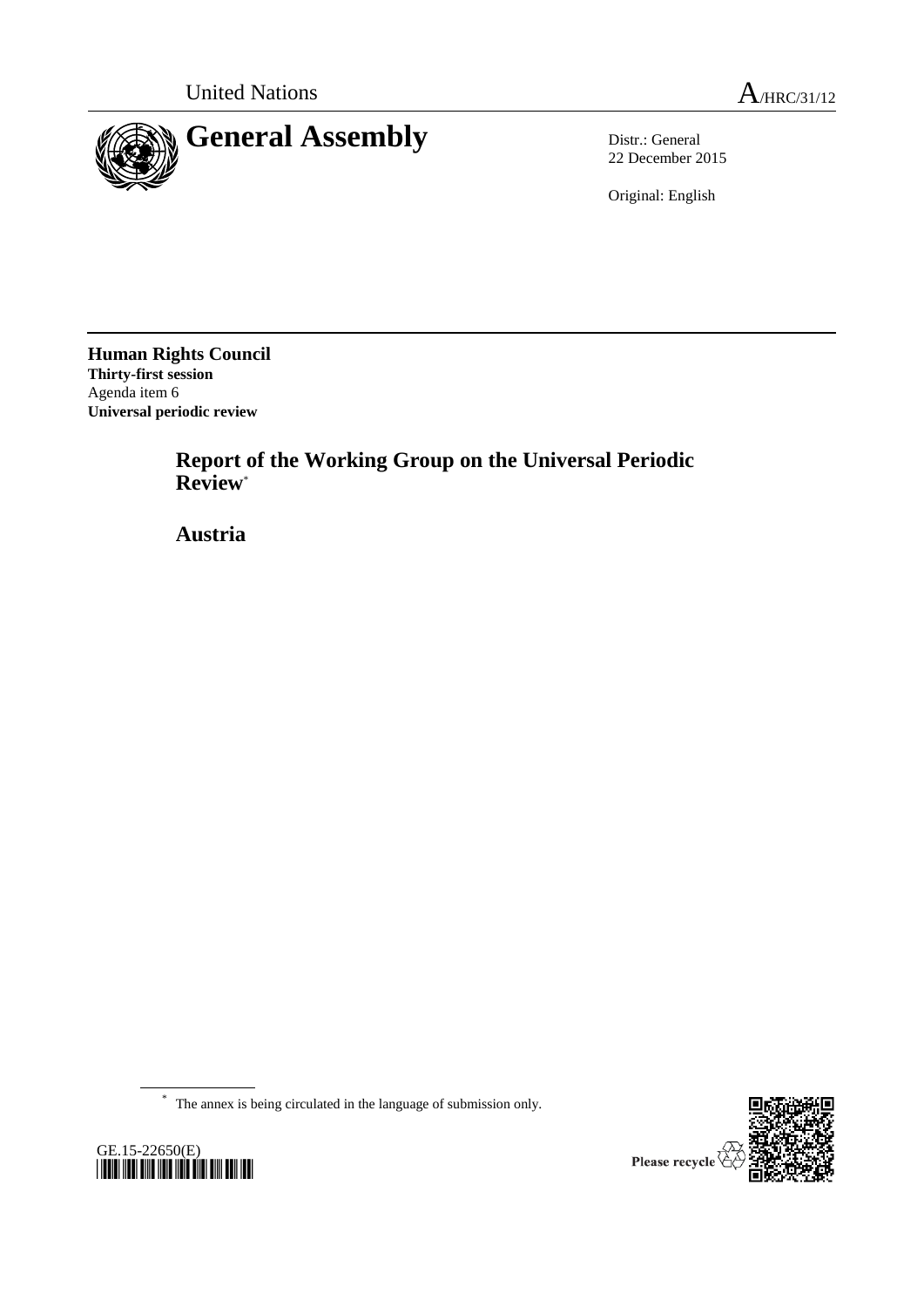#### A/HRC/31/12

# Contents

|       |           | Page |
|-------|-----------|------|
|       |           | 3    |
|       |           | 3    |
|       | A.        | 3    |
|       | <b>B.</b> |      |
| Π.    |           | 14   |
| Annex |           |      |
|       |           | 29   |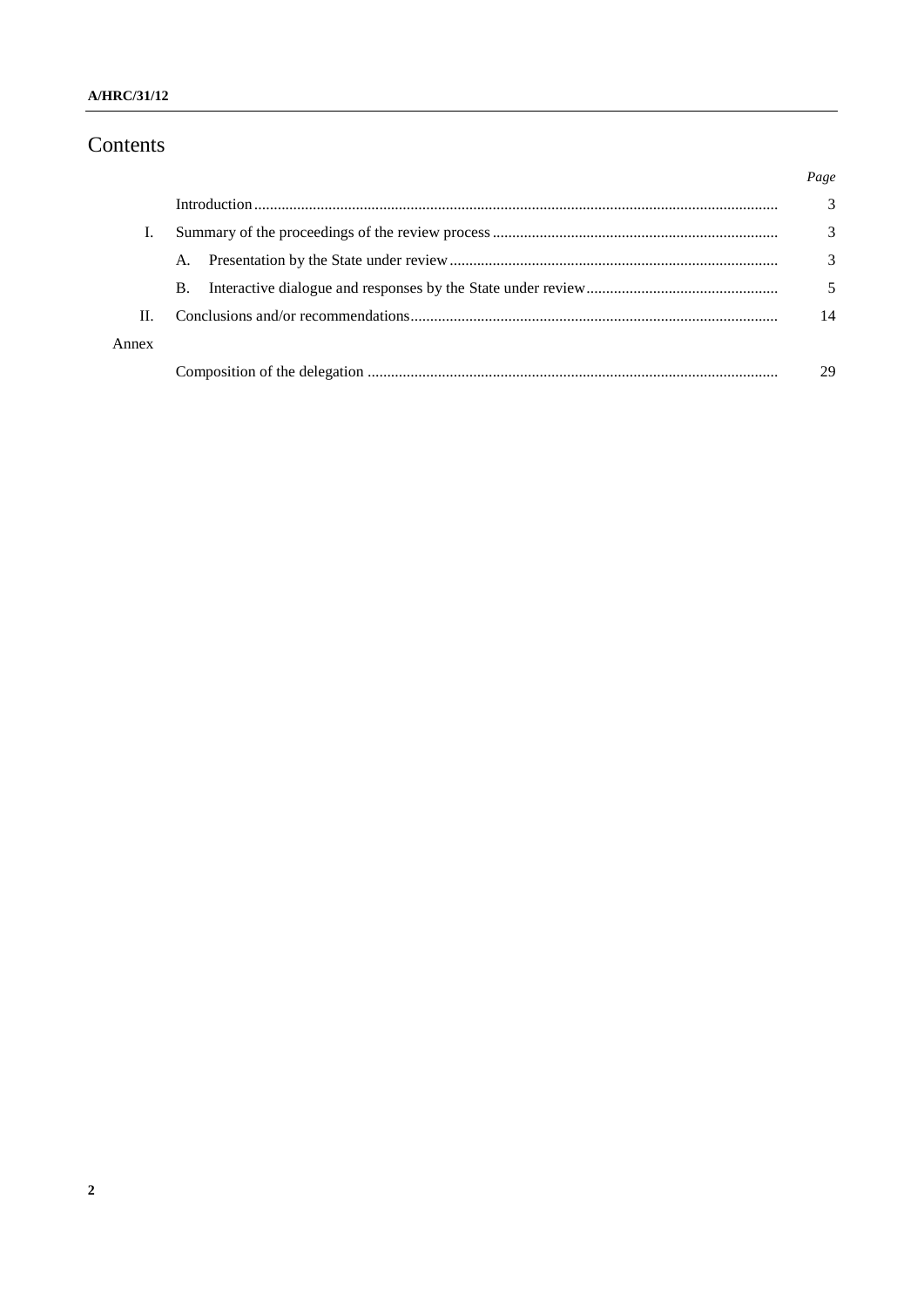# **Introduction**

1. The Working Group on the Universal Periodic Review, established in accordance with Human Rights Council resolution  $5/1$ , held its twenty-third session from 2 to 13 November 2015. The review of Austria was held at the 11th meeting, on 9 November 2015. The delegation of Austria was headed by the Federal Minister of Justice, Wolfgang Brandstetter. At its 17th meeting, held on 12 November 2015, the Working Group adopted the report on Austria.

2. On 13 January 2015, the Human Rights Council selected the following group of rapporteurs (troika) to facilitate the review of Austria: Albania, Cuba and the Republic of Korea.

3. In accordance with paragraph 15 of the annex to Human Rights Council resolution 5/1 and paragraph 5 of the annex to Council resolution 16/21, the following documents were issued for the review of Austria:

(a) A national report submitted/written presentation made in accordance with paragraph 15 (a) (A/HRC/WG.6/23/AUT/1);

A compilation prepared by the Office of the United Nations High Commissioner for Human Rights (OHCHR) in accordance with paragraph 15 (b) (A/HRC/WG.6/23/AUT/2);

(c) A summary prepared by OHCHR in accordance with paragraph 15 (c) (A/HRC/WG.6/23/AUT/3).

4. A list of questions prepared in advance by Belgium, the Czech Republic, Mexico, the Netherlands, Norway, Sweden, Slovenia, Spain and the United Kingdom of Great Britain and Northern Ireland was transmitted to Austria through the troika. These questions are available on the extranet of the Working Group.

## **I. Summary of the proceedings of the review process**

#### **A. Presentation by the State under review**

5. The delegation reaffirmed that the protection of human rights remained a core priority of the Government. Austria had a long-standing record of active engagement in protecting human rights at the national level and in advancing the international and regional human rights systems.

6. Austria had been working continuously on the follow-up to its first universal periodic review. It had submitted a midterm report on the status of the implementation of the recommendations arising from the first review in 2013. A steering group had been established to maintain a dialogue between civil society and the federal Government during the follow-up. That dialogue had intensified during the preparation of the National Action Plan on Human Rights. The voice of representatives of civil society had been critical to overcome challenges in realizing human rights. The Government had benefited from its close interaction with all stakeholders.

7. One of the greatest challenges remained the massive influx and transit of refugees from the Syrian Arab Republic and other countries. The number of applications for asylum in Austria was expected to triple in 2015 in comparison with 2014. A number of measures had been taken by the Government, with the assistance of aid organizations and civil society representatives, to address the challenge.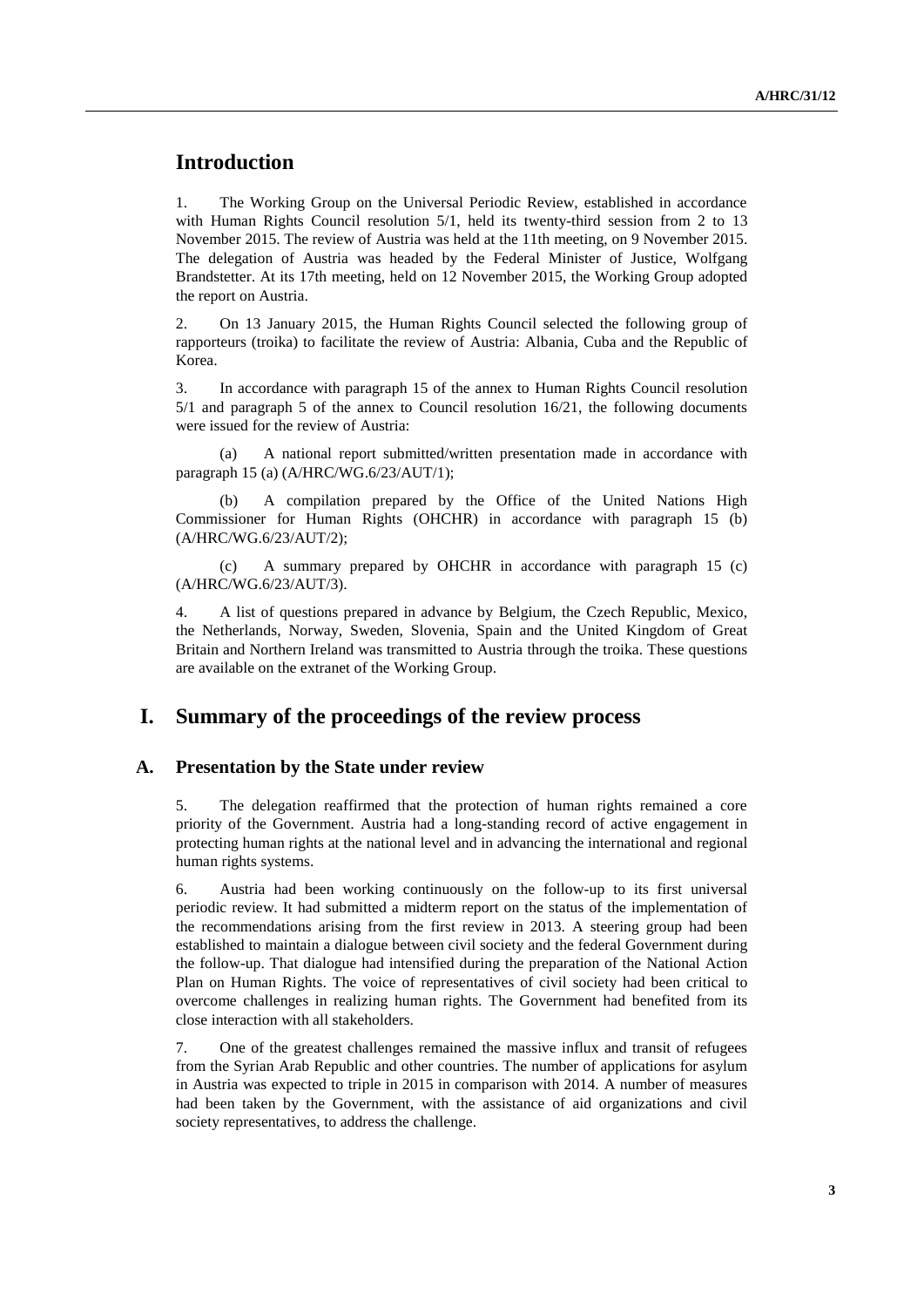8. Measures had also been taken to ensure the successful integration of many asylum seekers and refugees, including by combating racial discrimination, xenophobia and related intolerance. The Government recognized that racist prejudices and attitudes existed in parts of society and that additional measures were needed to address the phenomenon. The 2010 National Action Plan for Integration remained an important instrument to combat discrimination and prejudice. Several projects had been successfully carried out in the framework of the Action Plan.

9. While noting the importance of comprehensive statistical data in combating racial discrimination, xenophobia and intolerance, the Government recognized shortcomings with regard to the availability of concise statistical data, particularly disaggregated data. Working groups had been set up to improve the data collection system. The issue would be also addressed in connection with the National Action Plan on Human Rights, which had been developed as a result of the first universal periodic review and of recommendations made by other human rights bodies.

10. The 2015 amendments to the Criminal Code strengthened protection against hate speech, prohibiting public incitement to violence based on race, colour, language, religion, nationality, descent, gender, disability, age and sexual orientation and stipulating a punishment for such offences of up to two years' imprisonment. Public incitement to hatred through media and the Internet would also be punishable by imprisonment for a maximum of three years. Moreover, the establishment of and participation in organizations or groups whose purpose was to incite to racism, racial hatred or racial discrimination became a criminal offence. Thus, the criminal law — recognizing racist motivation as an aggravating circumstance for a long time — had been strengthened to address effectively hate crimes and hate speech.

11. Amendments to the Juvenile Court Act to ensure the use of detention as a last resort for juvenile offenders would enter into force in 2016. Several measures had been envisaged to achieve that objective.

12. A working group had been established to assess the situation of detention of persons who, because of their health, could not be held fully accountable for their actions and to identify problematic areas. The working group had made proposals on related organizational, legislative and technical matters. The current reorganization of the detention of such persons constituted the greatest reform in the area of enforcing measures involving deprivation of liberty in the past 40 years.

13. The administrative court system had been fundamentally reorganized in 2014 to meet all the standards of the Convention for the Protection of Human Rights and Fundamental Freedoms. The mandate of the Austrian Ombudsman Board had been extended so that it could fulfil the function of a national preventive mechanism in line with the Optional Protocol to the Convention against Torture.

14. The independence of the Austrian Ombudsman Board was set out in constitutional law. The members of the Board could not be removed or dismissed during their term of office, which lasted six years. They were accountable to Parliament. The Board had its own budget.

15. The delegation expressed its gratitude for advance questions and provided responses to them. Regarding questions on independent investigations into alleged abuses by law enforcement officials, the delegation explained that the procedure for investigating such allegations were regulated by criminal laws and by decrees issued by the Ministries of Justice and of the Interior.

16. The delegation noted that existing legislation provided the authorities and the courts with tools to combat acts of discrimination. At the same time, a comprehensive evaluation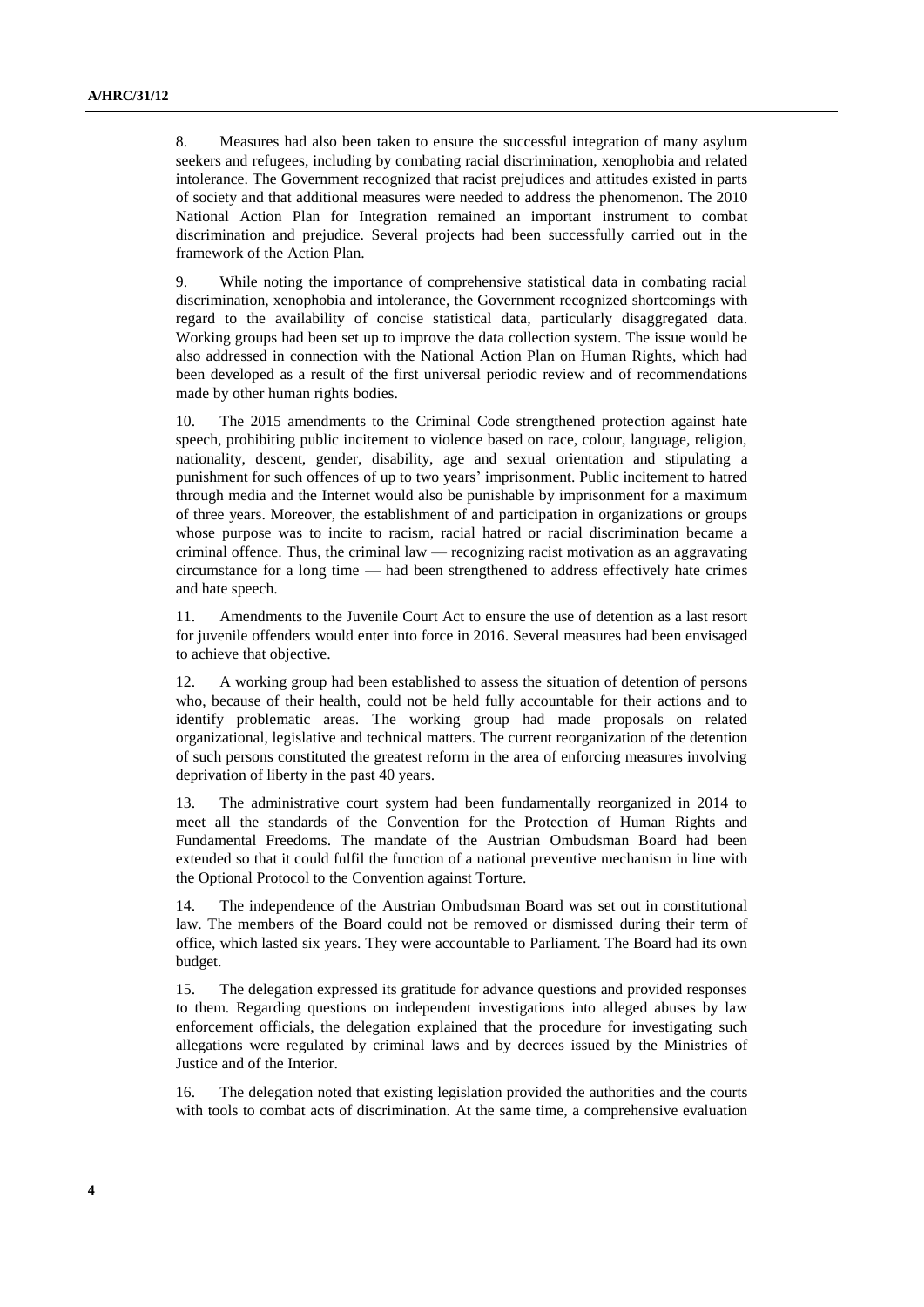of legislation addressing equality of treatment had been launched to address remaining questions.

17. While persons in same-sex relationships could have their partnership registered, measures had been taken to identify any remaining differences in the way in which samesex and heterosexual relationships were treated in order to address them.

18. The rights of women and gender equality had been priorities for many years. The Government was committed to achieving further progress in ensuring equal rights for women in all areas of life. It had adopted gender mainstreaming and gender-based budgeting approaches in the federal administration. Despite existing legislation and continuous efforts, the Government had not yet been able to close the pay gap between men and women; a solution to the problem required other measures in addition to the legislative ones.

19. The delegation explained that the disputes on the use of bilingual topographical signs and of Slovenian as an official language in Carinthian municipalities had been settled, as a consensus had been reached between politicians and organizations staffed by members of the Slovenian ethnic group.

20. The delegation stated that human rights were taught as part of history and citizenship education classes, as well as in general education and vocational training courses. Human rights education had been also incorporated in the training of teachers, including teachers at the university level.

#### **B. Interactive dialogue and responses by the State under review**

21. During the interactive dialogue, 98 delegations made statements. Recommendations made during the dialogue are to be found in section II of the present report.

22. The Sudan commended the adoption of new laws and policies in the area of the rights of the child and of gender equality in the labour market.

23. Sweden commended the measures taken to meet the unprecedented increase in migration, but observed the need for improvements regarding the situation of asylum seekers.

24. Switzerland noted with satisfaction that measures had been taken to implement the recommendations accepted by Austria during the first cycle of the universal periodic review.

25. Tajikistan noted measures taken by Austria to strengthen its human rights institutions and cooperate and maintain a dialogue with all stakeholders to promote and protect human rights.

26. Thailand noted with appreciation the ratification of the International Convention for the Protection of All Persons from Enforced Disappearance and the Optional Protocol to the Convention against Torture. It expressed concern about discrimination against women in the labour market and incidents of xenophobic violence and racial discrimination.

27. The former Yugoslav Republic of Macedonia inquired about measures to address the rate of Roma children and children belonging to other ethnic groups dropping out from school and to improve the large number of anti-discrimination institutions.

28. Timor-Leste welcomed legal and policy measures taken to protect the rights of children and older people, combat human trafficking and designate a national preventive mechanism.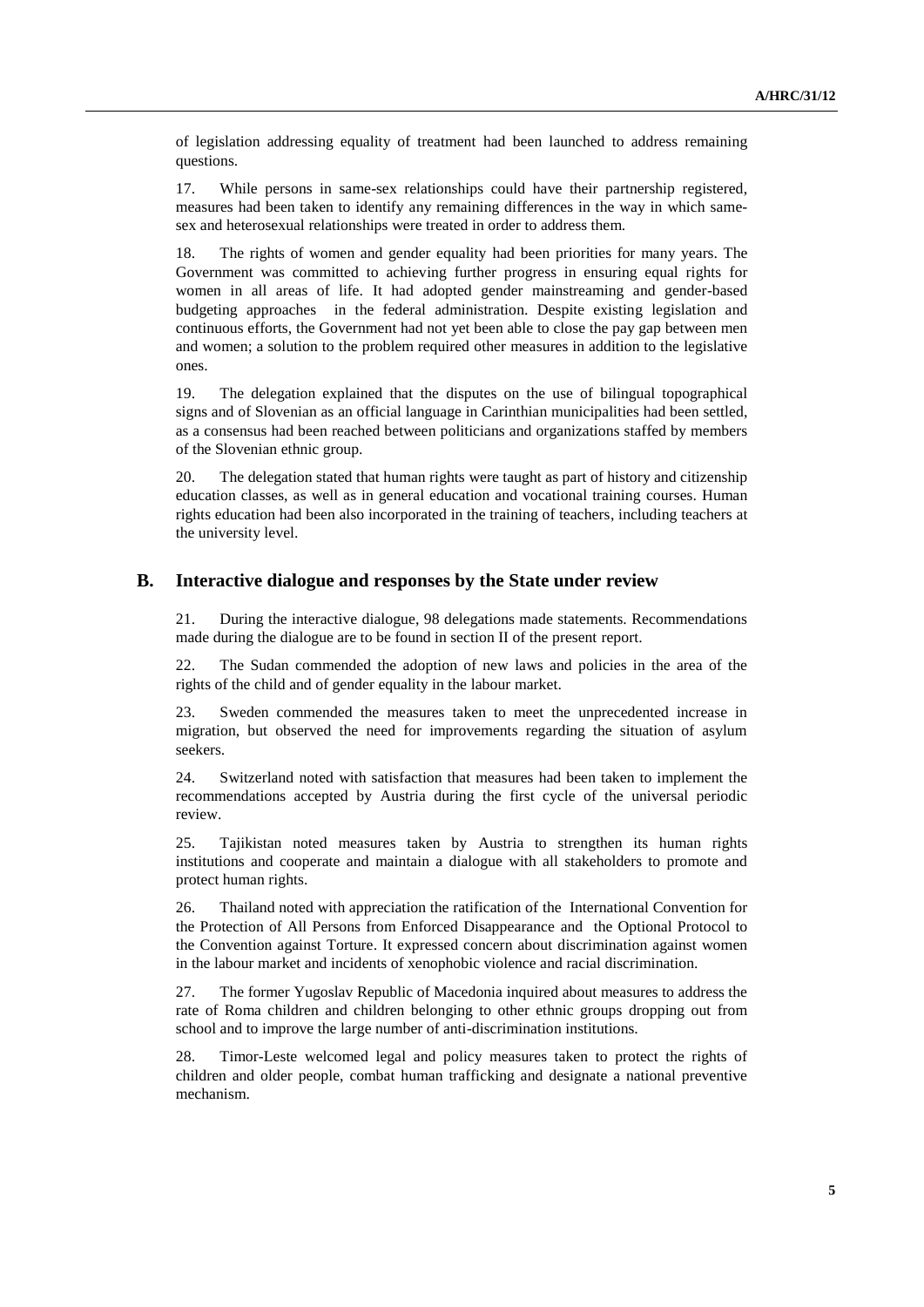29. Trinidad and Tobago noted with satisfaction the legislative changes made to improve opportunities for women in the workplace and ensure equal protection against discrimination on all grounds.

30. Tunisia encouraged Austria to ratify the Optional Protocol to the International Covenant on Economic, Social and Cultural Rights and the Convention against Discrimination in Education and to intensify efforts in combating racial violence, racism, xenophobia and intolerance.

31. Turkey noted with appreciation the active cooperation of Austria with the United Nations human rights mechanisms and civil society and efforts to foster tolerance and respect among different parts of society.

32. Uganda noted with concern that hundreds of girls were being subjected to female genital mutilation. It noted the decrease in official development assistance (ODA).

33. Ukraine noted with appreciation the ratification of the International Convention for the Protection of All Persons from Enforced Disappearance and the Optional Protocol to the Convention against Torture, and the ongoing process of withdrawing reservations to the Convention on the Rights of the Child. It welcomed the reforms aimed at eliminating hate speech and discrimination.

34. The United Arab Emirates made three recommendations.

35. The United Kingdom of Great Britain and Northern Ireland welcomed measures against Islamophobia and a decision on the adoption of children by same-sex couples. It encouraged Austria to combat all forms of discrimination.

36. The United States of America recognized the work of the Austrian Development Agency in promoting human rights. It encouraged Austria to continue treating migrants humanely and to provide protection in line with its international obligations.

37. Uzbekistan noted measures taken to implement the recommendations from the first review, including on administrative reforms, amendments to the Criminal Code and broadening the mandate of the Austrian Ombudsman Board.

38. Viet Nam noted with appreciation the achievements in protecting the rights of, and combating discrimination against, vulnerable groups, including women, children and persons with disabilities.

39. Afghanistan commended Austria for strengthening the rights of children and protecting children from violence. Afghanistan encouraged Austria to ensure that children under 14 years of age, in particular refugees and asylum seekers, were not placed in detention centres.

40. Albania noted the ratification of several international human rights conventions and commended Austria for extending the mandate of the Austrian Ombudsman Board to carry out preventive monitoring of places of detention.

41. Algeria congratulated Austria for reforming labour laws and welcomed the adoption of a national plan of action for the protection of women against violence (2014-2016).

42. Angola encouraged Austria to continue implementing measures against discrimination and to remove all obstacles undermining equality of rights of women, particularly women belonging to minority groups.

43. Argentina congratulated Austria for ratifying the International Convention for the Protection of All Persons from Enforced Disappearance. It noted concerns expressed by the United Nations treaty bodies regarding cases of discrimination and xenophobia against asylum seekers, refugees and members of ethnic and religious minorities.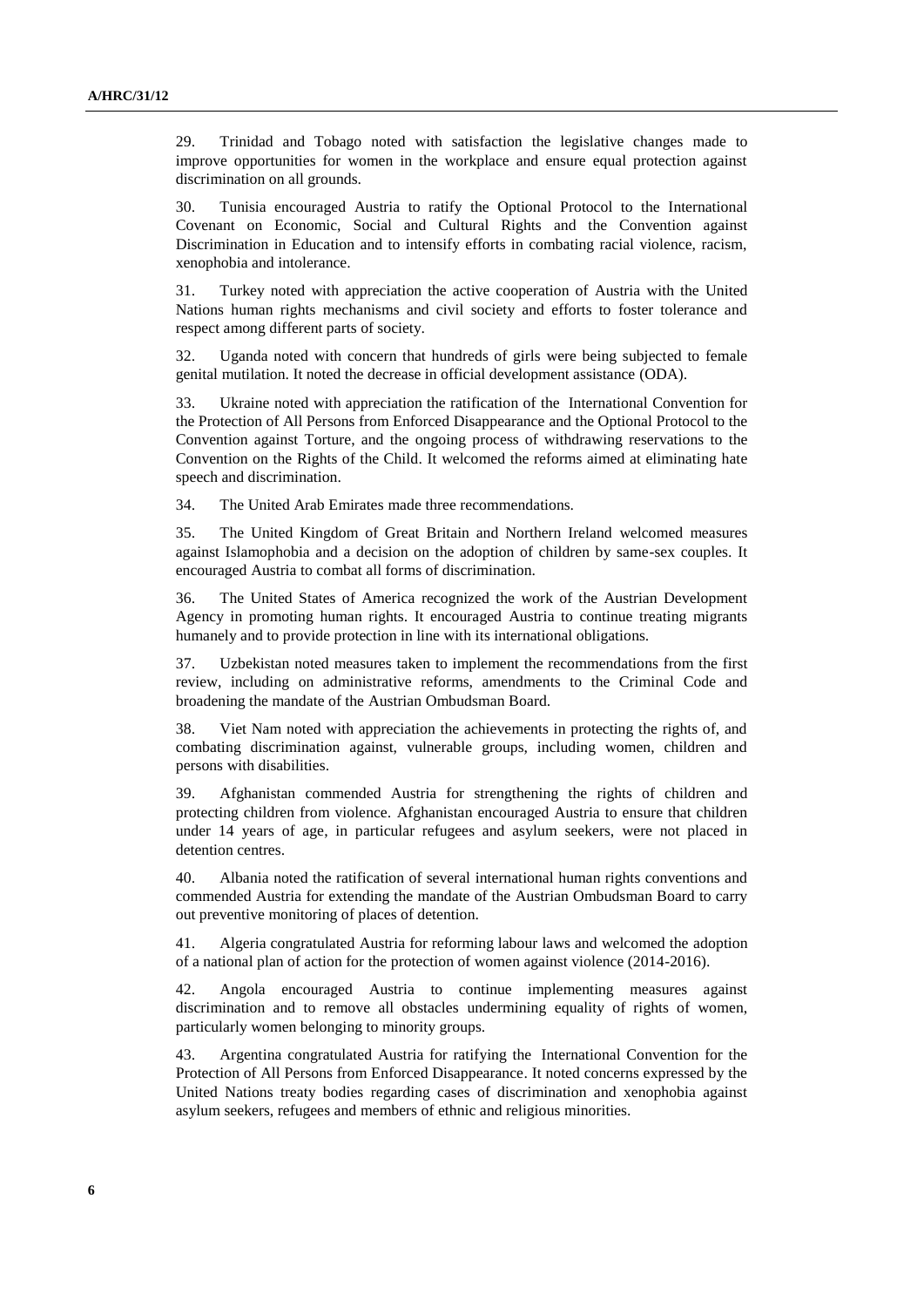44. Armenia welcomed the accession to four international human rights instruments. It noted the amendment to the Criminal Code aggravating criminal liability for hate speech and the leading role played by Austria in fighting impunity.

45. Australia commended enhancements made to the mandate of the Austrian Ombudsman Board. It looked forward to the adoption of a national action plan for integration to strengthen cooperation across the country in areas such as intercultural dialogue, education and employment.

46. Azerbaijan welcomed the ratification of the Optional Protocol to the Convention against Torture. It noted concerns expressed by the United Nations human rights bodies regarding discrimination and racism against migrants, refugees and asylum seekers.

47. Bahrain commended Austria for the implementation of recommendations arising from the first cycle of the universal periodic review. It expressed concern at the situation of migrant workers and the inability of asylum seekers to receive housing benefits.

48. Bangladesh regretted that despite the recommendation it made during the first cycle of the review that Austria increase its ODA, that assistance had decreased. It noted the contribution of Austria to the dialogue between cultures and religions.

49. Belarus noted the concern expressed by the Committee on the Elimination of Racial Discrimination at the resurgence of far-right-wing and other groups inspired by extremist nationalist ideologies and neo-Nazism. It also noted existing intolerance towards migrants, refugees and persons belonging to some ethnic groups.

50. Belgium welcomed the withdrawal of reservations to the Convention on the Rights of the Child, the budget allocated to combat hate speech and domestic violence and improvements in the detention conditions of juveniles.

51. Benin noted the standing invitation to all special procedure mandate holders of the Human Rights Council. It urged Austria to improve quotas applied to migrant workers for family reunification and increase the level of ODA, as recommended during its first review.

52. Bhutan noted that the Austrian aid programme had made progress in the areas of poverty reduction, conservation of natural resources and promotion of peace and human security. It noted measures to combat human trafficking.

53. The Plurinational State of Bolivia acknowledged the progress made by Austria in the area of human rights since its first universal periodic review.

54. Bosnia and Herzegovina acknowledged efforts to accommodate a significant number of people seeking refuge and asylum and asked about efforts made by Austria to ensure respect for the rights of refugees and asylum seekers.

55. Botswana noted amendments to the federal act on the Austrian Ombudsman Board and to the provisions of the Criminal Code related to hate speech. It commended efforts to increase the participation of women in the workforce. It noted reports of racism, xenophobia and related intolerance, and overcrowding in prisons.

56. Brazil commended Austria on its initiatives related to refugees and asylum seekers, including unaccompanied minors. It highlighted a need to collect and maintain disaggregated data on racism and discrimination.

57. Bulgaria commended the implementation by Austria of recommendations from the first review. However, reservations to important instruments remained. It supported the recommendation by the Committee on the Elimination of Discrimination against Women to focus on gender equality in its human rights action plan.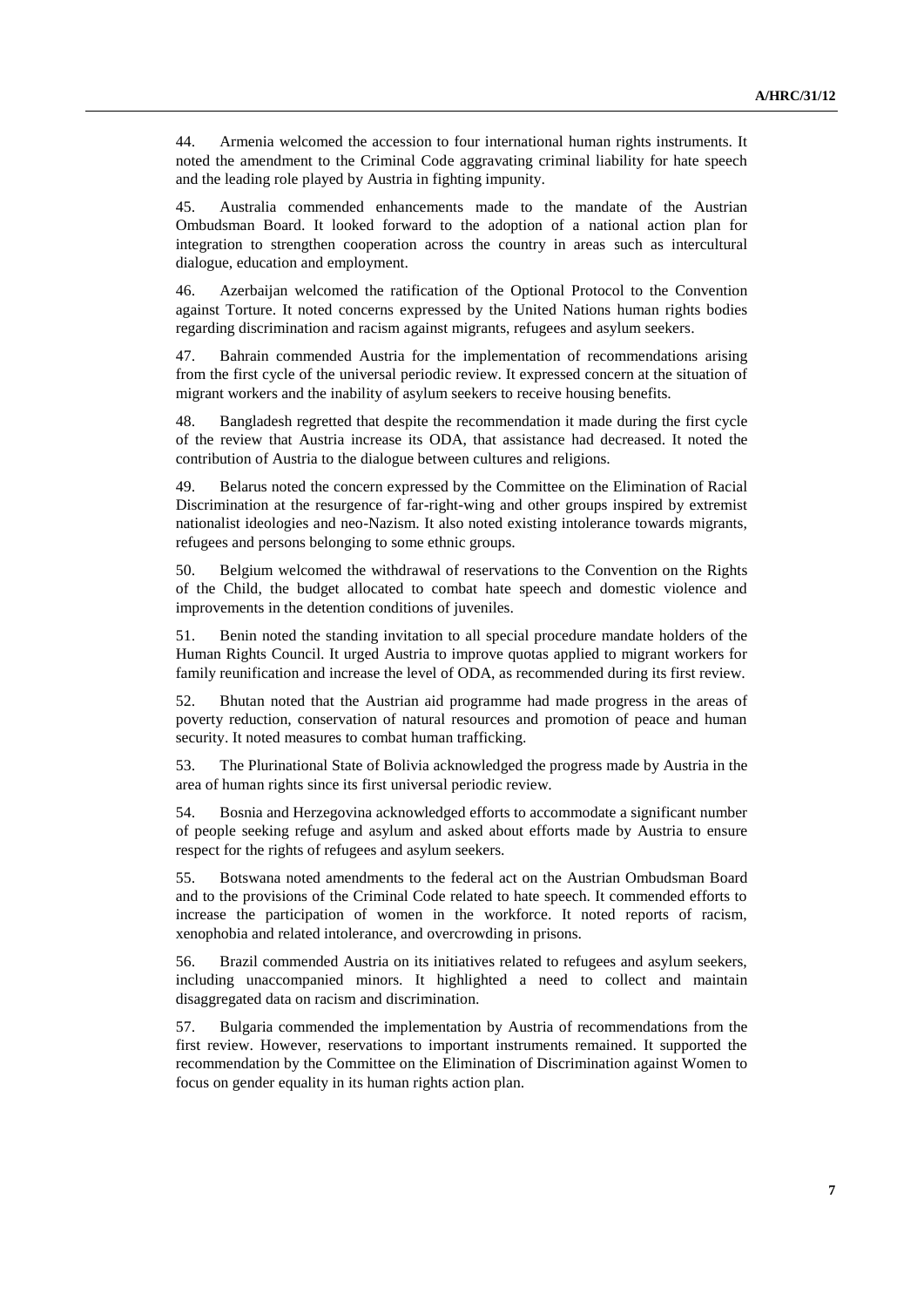58. Burkina Faso commended the introduction of a specific definition of torture and the strengthened penalties for incitement to hatred. It noted the establishment of a mechanism to implement the recommendations arising from the universal periodic review.

59. Canada encouraged Austria to continue to promote equality, counteract discrimination and improve the status of lesbian, gay, bisexual, transgender and intersex persons, and to strengthen policies and programmes to combat discrimination, xenophobia and racism.

60. Chile highlighted the ratification of important international instruments and the continuous dialogue with civil society reflected in a national human rights action plan.

61. China noted the ratification of several human rights instruments and the plans to promote equality, to protect women against violence and the rights of persons with disabilities and to combat human trafficking.

62. Costa Rica noted the strengthening of norms related to torture and the role of the Ombudsman. It highlighted the commitment of Austria to human rights in the face of the current refugee crisis.

63. Croatia noted the adoption of new laws and the ratification of important international human rights instruments. It asked about measures to promote the participation of women in corporate boards and about the participation of civil society in the preparation of the national human rights action plan.

64. Cuba commended the progress achieved in human rights. It noted that challenges in achieving gender equality and combating racial discrimination remained, and the resurgence of groups inspired by extremist nationalist ideologies.

65. The Czech Republic made a statement and recommendations.

66. The Democratic Republic of the Congo asked for more information on the "motherchild passport" programme regarding the national strategy for the health of children and youth.

67. Denmark welcomed the progress made in closing the gender pay gap, as well as efforts regarding the elimination of discrimination based on sexual orientation.

68. Djibouti appreciated the financial contribution of Austria to OHCHR.

69. The delegation stated that the Federal Constitutional Act on the Rights of the Child had been adopted in 2011. Thus, in Austria constitutional provisions and other laws guaranteed the rights of children and the Government would continue to advance the protection of those rights. The ratification of the Optional Protocol to the Convention on the Rights of the Child on a communications procedure had been the subject of discussion and of a careful assessment in past years. As soon as the process was completed and all obstacles to ratification were identified, Austria would decide on the matter. A high-level conference on the elimination of corporal punishment against children would be held in 2016 in Vienna.

70. The delegation also stated that a national dialogue and assessment on the ratification of the Optional Protocol to the International Covenant on Economic, Social and Cultural Rights was under way. The process had not been completed but would be on a good way.

71. In respect of the protection of migrant workers, the delegation stated that Austria, as a member of the European Union, had participated in the ongoing discussions in the region on regulating migration. There had been different interpretations of and overlap in the regulations in force in the European Union. Austria and the other member States needed to implement regulations on migration, concerning which some legal issues remained, which was an important factor to take into account.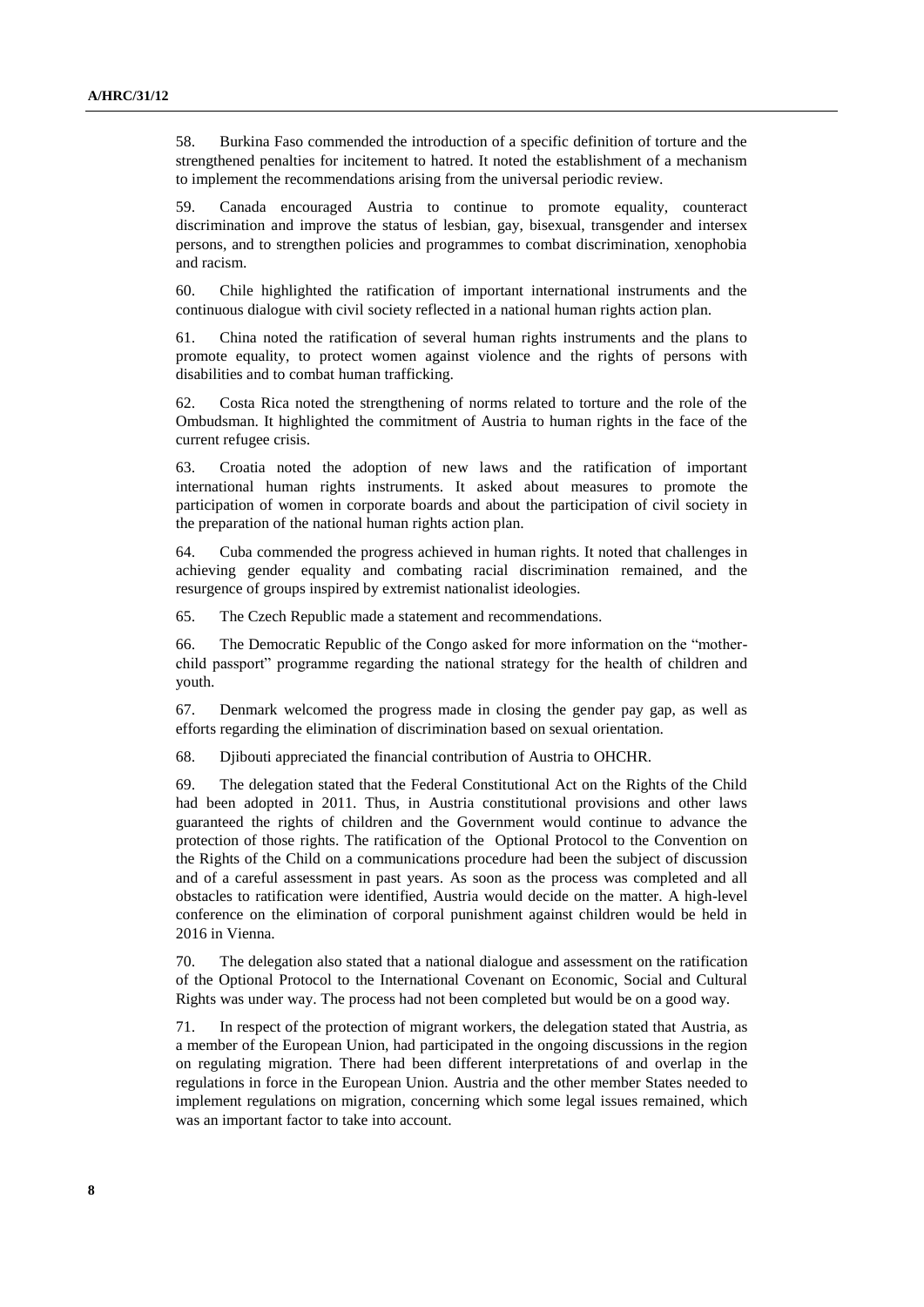72. The delegation also stated that the 2015 reform of the Criminal Code provided stronger measures to prevent violence against women, including sexual violence, and protect women. In response to questions on gender equality, the delegation stated that legal measures were necessary but not sufficient and that additional measures and time were required to raise public awareness and change attitudes. The Government had taken steps to advance gender equality in the labour market. Equality between men and women was guaranteed in the legislation and progress had been achieved in the public sector. However, more progress was required to achieve goals on equal treatment between men and women in all sectors.

73. The delegation reported that the Government held regular discussions with minorities. With the Slovenian minority, it had achieved solid consensus on all issues, including on the use of minority languages and bilingual topographical signs. The Government was committed to continue promoting the cultural identity of minorities. The Austrian legal order provided the necessary guarantees for the full enjoyment of the rights of persons belonging to minorities.

74. The delegation stated that the Government had been taking specific measures to ensure that the rights of persons with disabilities were ensured in practice. There had been plans to ensure that persons with disabilities could access all public buildings by 2019.

75. Regarding the situation of refugees, the delegation stated that Austria had not closed its borders, had taken special care of unaccompanied minors and provided some asylum seekers with employment opportunities at the municipal level. The delegation also recalled measures taken to improve juvenile justice, the penitentiary system and data protection and privacy, as well as to ensure human rights education in schools.

76. The delegation highlighted the involvement of civil society in the process of preparing the national report. In addition, the representatives of civil society contributed to another report for the universal periodic review that was put together by OHCHR.

77. Discussions and steps had been initiated to assess the possible ratification of the Convention against Discrimination in Education. The Government had been working to address the remaining issues that same-sex partners faced, including the adoption of children. The Ministries of Justice and of the Interior had been working closely to ensure that any violence or ill-treatment by law enforcement bodies was appropriately investigated and that perpetrators were punished.

78. Ecuador congratulated Austria for ratifying the Optional Protocol to the Convention against Torture. It encouraged Austria to continue its efforts on excessive use of force, persons deprived of their liberty, discrimination and trafficking.

79. Egypt expressed concern about racism and xenophobia, particularly against migrants, Muslims, Roma and persons of African descent, and about the increasing use of hate speech in the context of politics and elections.

80. Estonia commended Austria for ratifying the Optional Protocol to the Convention against Torture, withdrawing reservations to the Convention on the Elimination of All Forms of Discrimination against Women, successfully implementing a gender equality policy and increasing women's participation in the federal civil service and as judges and prosecutors.

81. Finland encouraged Austria to continue its discussion on how to incorporate social rights into the Constitution and how to continue improving anti-discrimination institutions, including their efficiency and accessibility.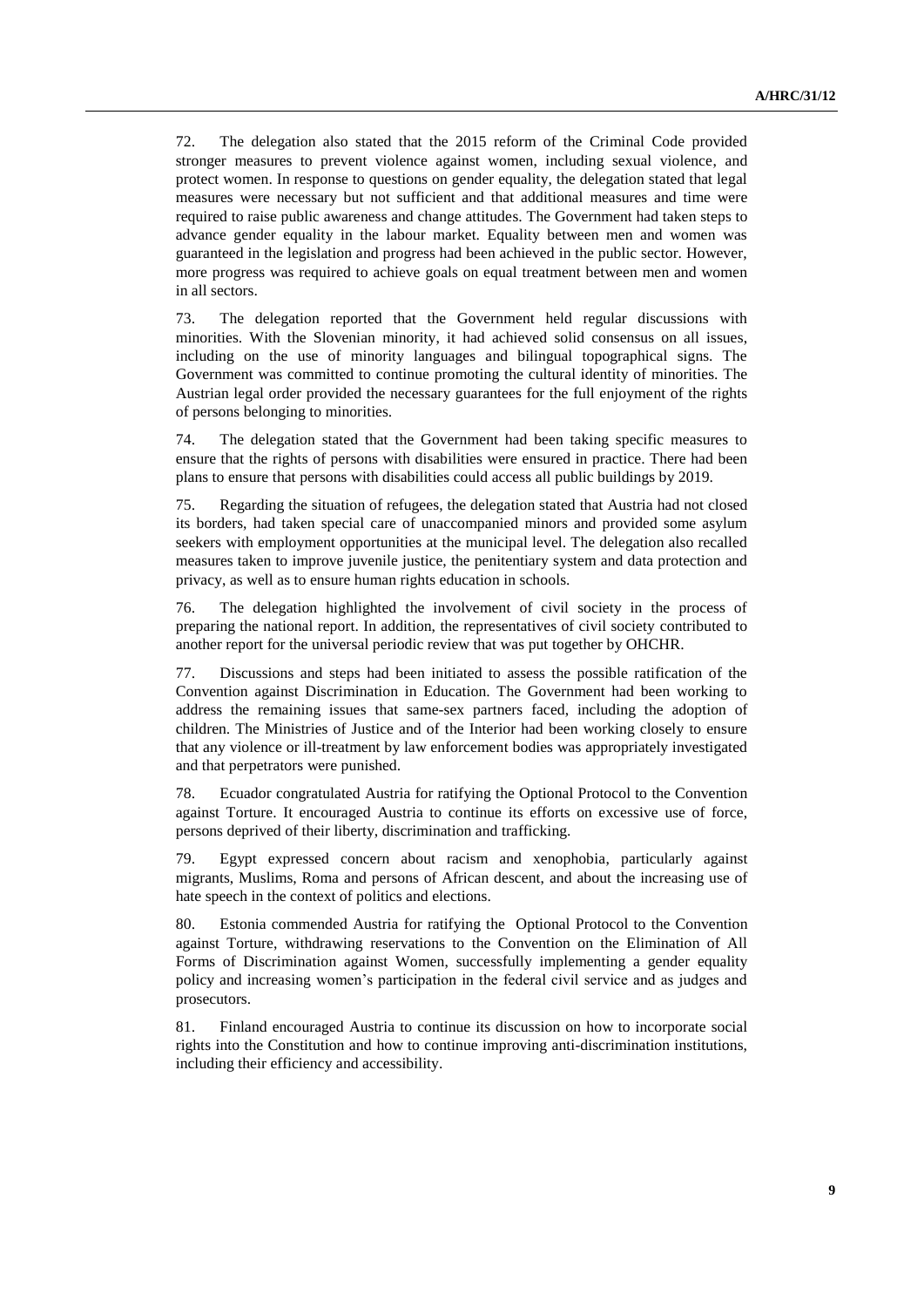82. Georgia welcomed the establishment of a national preventive mechanism under the Optional Protocol to the Convention against Torture, the elaboration of a national human rights action plan and the implementation of human rights education activities.

83. Germany welcomed the ratification of the Optional Protocol to the Convention against Torture. It noted shortcomings in the area of non-discrimination against women and minorities, including the Slovenian and Roma minorities. It was concerned about discrimination against lesbian, gay, bisexual, transgender and intersex persons.

84. Ghana noted the ratification of the Optional Protocol to the Convention against Torture and the International Convention for the Protection of All Persons from Enforced Disappearance. It appreciated efforts by Austria to accommodate a large number of migrants. It expressed concern about domestic violence and urged Austria to address the situation.

85. Greece highlighted the amendment of the penal code to conform with the recommendations of the first review to prevent torture. It acknowledged the challenges posed by the unprecedented refugee crisis.

86. Guatemala noted the ratification of the Optional Protocol to the Convention against Torture and concerns expressed by the United Nations human rights bodies regarding resurgence of far-right-wing groups, and reports of discrimination against Muslims and persons of African descent.

87. The Holy See acknowledged efforts on the protection of human rights, including the expansion of the competencies of human rights institutions and the creation of a support system for unaccompanied children.

88. Honduras welcomed the implementation of the National Action Plan for Gender Equality in the Labour Market and the National Action Plan on Disability.

89. Hungary noted that Austria had ratified important conventions and withdrawn its reservations to several human rights treaties. It also noted that the Austrian Ombudsman Board was not fully independent.

90. Iceland called for independent investigations into the use of excessive force by law enforcement officials. It regretted the vote by the National Assembly against same-sex marriage in 2015.

91. India noted the comprehensive administrative reforms. It called for improvement in the investigations of alleged human rights violations by law enforcement officials and alternatives to pretrial detention for juveniles.

92. Indonesia encouraged Austria to continue efforts to protect the rights of migrants. It noted the expansion of the mandate of the Austrian Ombudsman Board and the progress in formulating the National Action Plan on Human Rights.

93. The Islamic Republic of Iran welcomed the efforts of Austria to expand the normative and institutional framework for the protection of human rights.

94. Ireland expressed concern that women continued to be disproportionately represented in poorly paid jobs and received lower remuneration than men. It noted that Austria did not recognize marriage between same-sex partners despite the adoption of the Registered Partnership Act.

95. Israel commended Austria for clarifying the mandate of the Austrian Ombudsman Board, defining hate speech and amending the Security Police Act. It welcomed the national action plans regarding persons with disability, human trafficking and violence against women.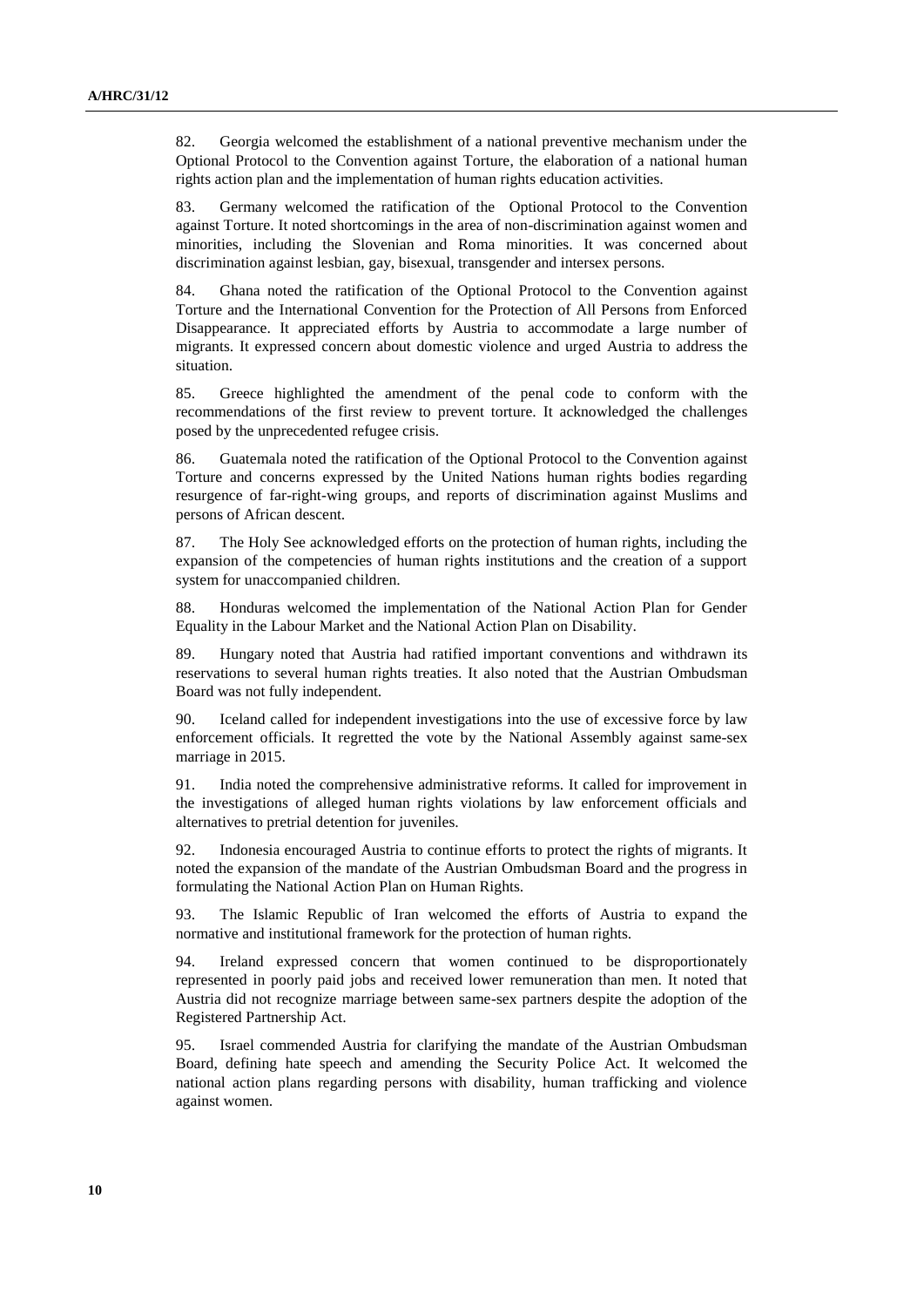96. Italy noted the strengthening of the legislative provisions to combat discrimination and a project to harmonize statistics on criminal acts motivated by racism, discrimination and xenophobia.

97. Japan noted efforts to improve gender equality in employment and expected further efforts to decrease the gender-pay gap. It noted insufficient support for minorities.

98. Libya made a statement and recommendations.

99. Malaysia noted the measures taken concerning the rights of children, gender equality, older persons and persons with disabilities. It noted the remaining challenges in human rights, including negative attitudes and prejudice against minorities.

100. Mexico acknowledged efforts by Austria to address the increase in the arrival and transit of refugees and migrants through its territory. It appreciated the Government's respect for diversity and encouragement for social cohesion.

101. Montenegro noted the concern expressed by the Committee on the Rights of Persons with Disabilities about lack of advocacy and support for women with disabilities and asking for the elaboration of measures to mainstream a gender perspective into disability-related legislation and policies.

102. Morocco welcomed efforts to improve support for the press, to promote quality journalism. It also congratulated Austria on the role of the Ombudsman as a national preventive mechanism.

103. Mozambique appreciated the contribution of Austria to the handling of mixedmigration flows into Europe. It praised the withdrawal of reservations to article 11 of the Convention on the Elimination of All Forms of Discrimination against Women and the process initiated to withdraw reservations to the Convention on the Rights of the Child and the Convention relating to the Status of Refugees.

104. Namibia welcomed the creation of an administrative penal provision for discriminatory housing advertisements and the enactment of provisions to extend criminal culpability for discrimination.

105. The Netherlands welcomed the ruling of the Constitutional Court allowing adoption by same-sex couples, while noting that such couples were still barred from marriage. It welcomed the steps taken to establish an independent mechanism to investigate allegations of excessive use of force and ill-treatment.

106. Nicaragua commended the progress made, including modifications in the national legislation on children, and trusted that Austria would continue to work to eliminate remaining legal or institutional gaps.

107. Norway noted the important efforts in handling the challenges linked to the large influx of refugees and migrants, including measures such as providing separate detention facilities for asylum seekers awaiting deportation and granting them the right to free legal counselling.

108. Pakistan commended Austria for passing legislation aimed at strengthening the protection of human rights and for ratifying international human rights instruments.

109. Panama welcomed achievements in ensuring accessibility for persons with disabilities. It congratulated efforts by Austria to guarantee that older persons can fully enjoy their rights.

110. The Philippines noted the adoption of an action plan to combat human trafficking and measures to advance the rights of persons belonging to disadvantaged and minority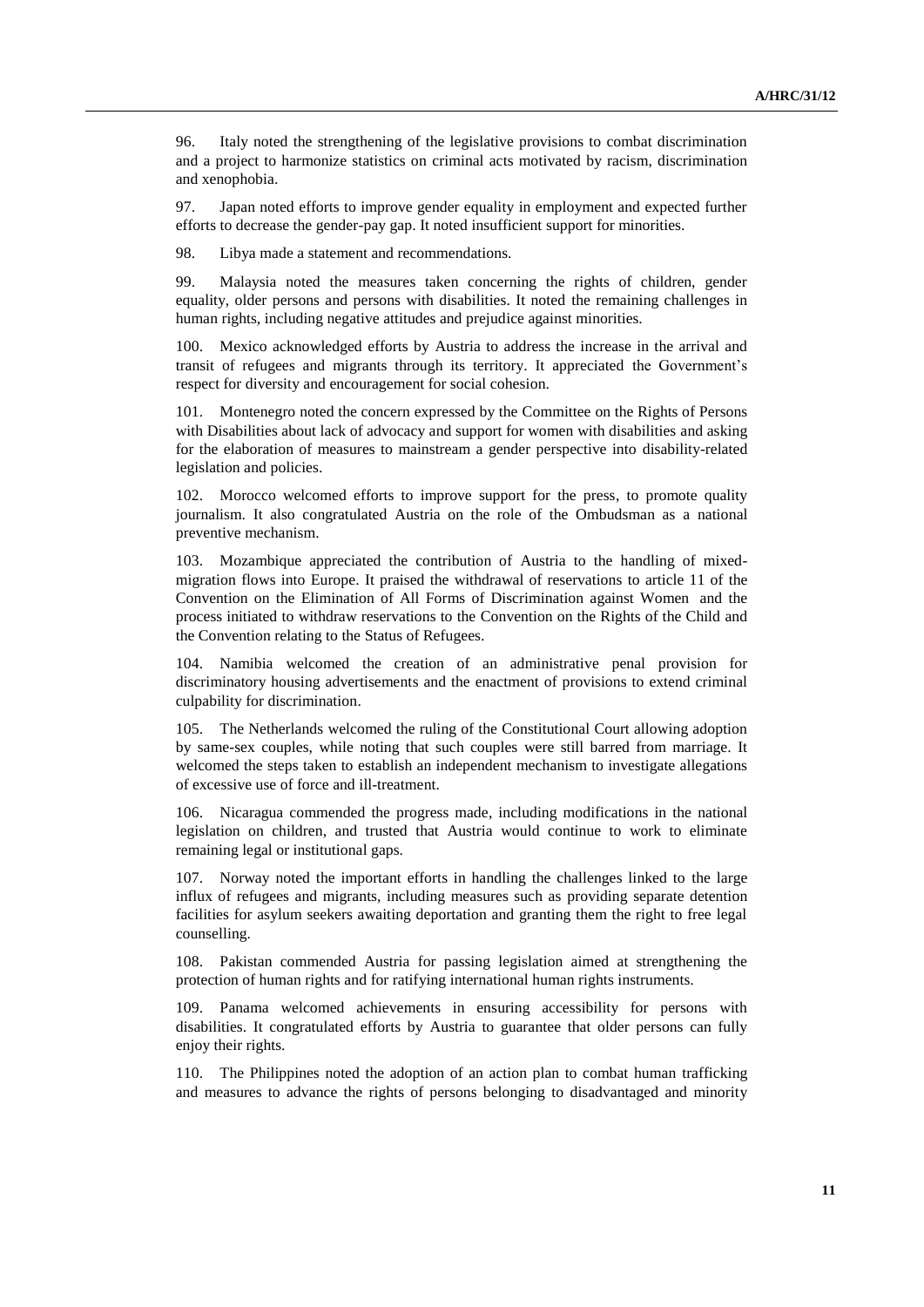groups. It noted the concerns about the treatment of child victims of prostitution as offenders.

111. Poland welcomed the steps taken to withdraw reservations and declarations to the Convention on the Rights of the Child, as well as the amendments to the Parenting and Naming Act.

112. Portugal welcomed the ratification of the Optional Protocol to the Convention against Torture and the International Convention for the Protection of All Persons from Enforced Disappearance. It expressed concern about children born out of wedlock facing limitations in accessing Austrian nationality.

113. The Republic of Moldova welcomed the ratification of the Optional Protocol to the Convention against Torture and the legal and policy measures taken in the areas of the rights of the child and human trafficking.

114. The Russian Federation noted the administrative reforms, cooperation with the international and regional human rights mechanisms and the national action plans concerning gender equality in employment and violence against women.

115. Rwanda noted progress in aligning national legislation with international obligations and called for those positive steps to be translated into practical measures to combat discrimination, among other issues.

116. Senegal welcomed the reforms to the Criminal Code to combat incitement to hatred. It regretted difficulties relating to family reunification for migrants and the slow pace of the asylum process.

117. Serbia commended Austria for its efforts to ensure equal treatment for all and to eliminate discrimination against marginalized groups. Austria should harmonize its antidiscrimination laws.

118. Sierra Leone urged the expeditious establishment of a national human rights action plan. It encouraged measures to increase women's representation in decision-making positions and improve the situation of migrants and asylum seekers.

119. Singapore welcomed the commitment of Austria to combating racism, discrimination and xenophobia and efforts to improve the lives of persons with disabilities through the National Action Plan on Disability.

120. Slovakia welcomed the comprehensive administrative reform. It noted amendments to the Criminal Code to strengthen the definition of hate speech and encouraged law enforcement authorities to implement the Code in its entirety.

121. Slovenia appreciated the improvements in finding solutions to issues related to the Slovenian minority under the new Carinthian government. However, it noted that the financial support to the Slovenian minority had been reduced by a third owing to inflation over the previous 20 years.

122. South Africa noted efforts to implement the recommendations arising from the first cycle, particularly on the withdrawal by Austria of its reservation to article 11 of the Convention on the Elimination of All Forms of Discrimination against Women and on beginning a process to withdraw reservations to the Convention on the Rights of the Child.

123. Spain highlighted the promotion of the rights of persons with disabilities, particularly the adoption of the National Action Plan on Disability, and the inclusion of the crime of torture in legislation.

124. Sri Lanka welcomed the national action plan on the protection of women against violence and the expansion of the mandate of the Austrian Ombudsman Board.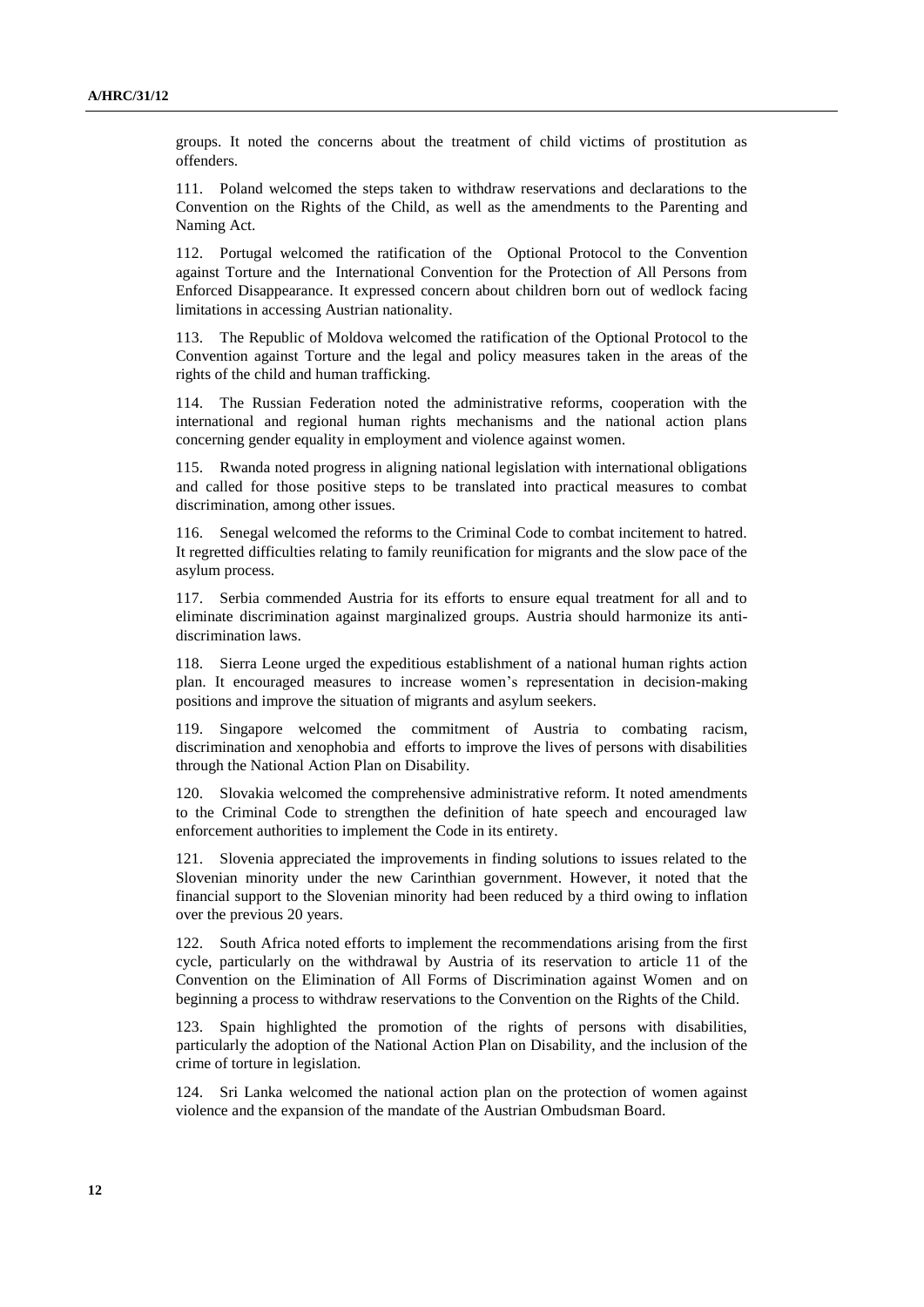125. The State of Palestine welcomed the National Action Plan on Human Rights and measures taken on integration and on business and human rights.

126. France welcomed the ratification of the International Convention for the Protection of All Persons from Enforced Disappearance and the Optional Protocol to the Convention against Torture.

127. The Republic of Korea welcomed the inclusion in the Criminal Procedure Code of more human rights-based provisions.

Uruguay welcomed the withdrawal by Austria of its reservation to article 11 of the Convention on the Elimination of All Forms of Discrimination against Women and efforts on gender equality and domestic violence, and encouraged Austria to continue such efforts.

129. The delegation reiterated that criminal provisions against hate speech and hate crimes had been amended to make penalties harsher. Criminal provisions on anti-Semitism had been strictly implemented. Thus, progress had been achieved in combating hate crimes and it was expected that further measures would be taken.

130. Austria provided protection to all recognized religions, including Islam, and supported the teaching of those religions by the relative communities. In that respect, legal measures and public awareness campaigns were necessary to combat discrimination.

131. In view of the increasing number of asylum seekers, the Government had every intention to ensure the same human rights standards as it had in the past. However, the asylum-processing support staff had been overloaded and the ability to provide shelters and health care had become limited owing to the increasing demand. Furthermore, the delegation reported on measures taken to ensure equal access to quality health care to all, including children and persons with disabilities, irrespective of their legal status.

132. The delegation reiterated that protection against violence, especially against children, remained a core priority of the Government. Corporal punishment was prohibited by domestic constitutional legislation. All relevant agencies, teachers and health officials had a legal obligation to report any violence against children, including psychological and physical violence.

133. Ombudsman boards for children and young people had been established in each of the nine states and had been working to assess the sociopedagogical situation in children's homes and foster families to ensure that children were protected against violence, abuse and neglect. The Government had been studying changes in public awareness and attitudes on domestic violence; the results of the study would be presented during a high-level global conference on the theme "Towards a childhood free from corporal punishment", to be held in 2016.

134. The delegations reported on measures taken to ensure adequate investigation into allegations of ill-treatment, including measures addressing conflicts of interest during investigations and involving the Austrian Ombudsman Board.

135. The delegation reiterated the commitment of Austria to reach the international target of allocating 0.7 per cent of its gross domestic product to ODA but said that that could not be achieved overnight, taking into account current budget constraints and the need to direct funds to address the refugee situation. The development cooperation activities of Austria were based on a human rights-based approach and the rule of law.

136. The delegation stated that a task force on human trafficking that included civil society representatives had been very active. It had created several working groups on issues related to human trafficking, including the exploitation of children, and prepared a guidebook for the identification and handling of potential victims of child trafficking.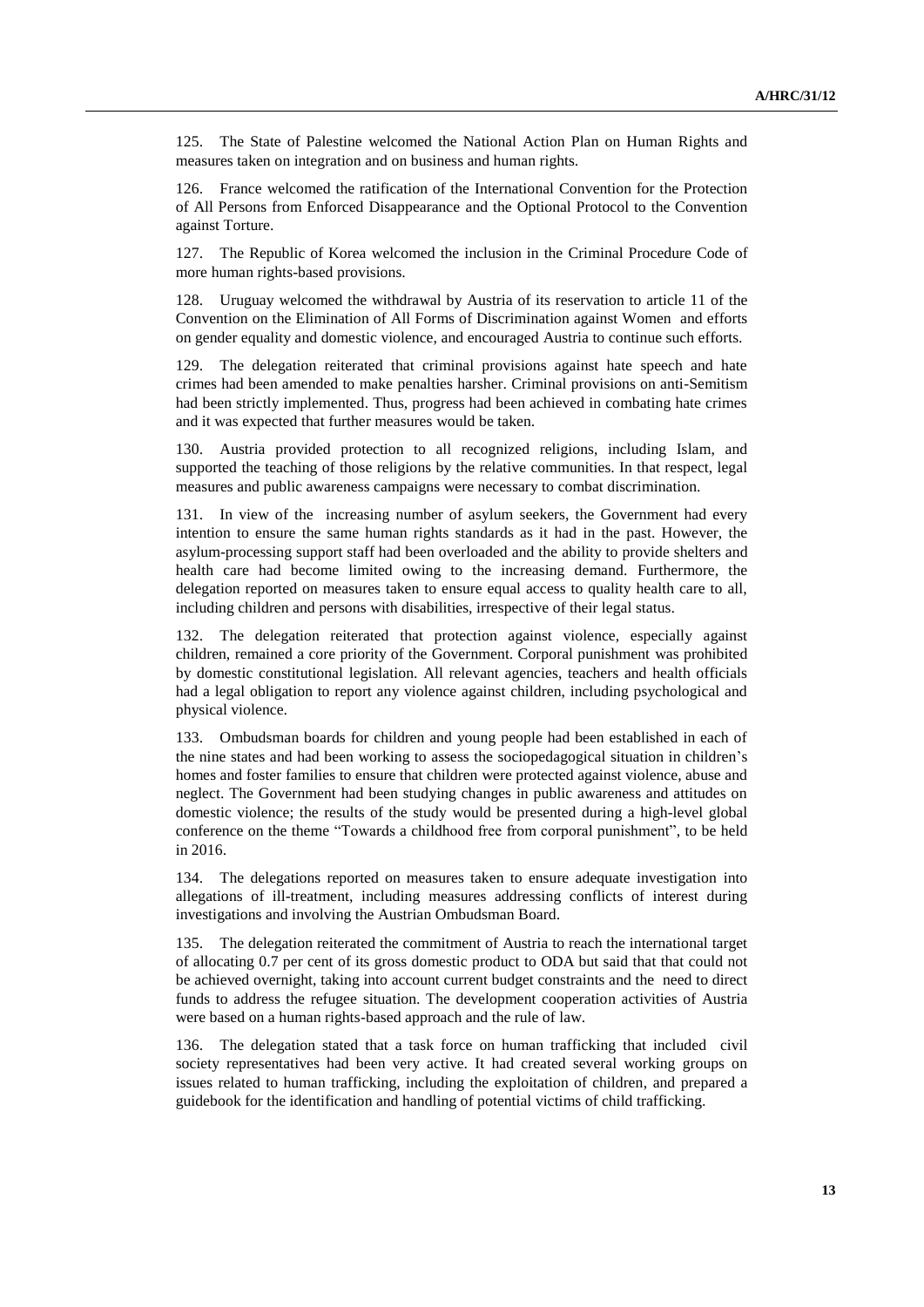137. The delegation reported that new plans had been developed to improve the penitentiary system. Responding to concerns that the Austrian Ombudsman Board did not comply with the principles relating to the status of national institutions for the promotion and protection of human rights (the Paris Principles), the delegation reassured that Austria remained open to addressing questions and concerns related to the Board and would study the questions raised in further detail.

138. The delegation expressed its gratitude to all delegations that had made statements and inquiries during the interactive dialogue and reiterated the commitment of the Government to continue improving the human rights situation.

# **II. Conclusions and/or recommendations**

139. **The recommendations formulated during the interactive dialogue and listed below have been examined by and enjoy the support of Austria:**

139.1 **Consider ratifying human rights conventions to which it is not yet party (Plurinational State of Bolivia);**

139.2 **Continue to improve legislative mechanisms in the area of human rights (Tajikistan);**

139.3 **Ensure that the legal framework on religious societies continues to be applied in an equal and transparent manner (Mexico);** 1

139.4 **Continue to harmonize its national legislation on children with the international standards contained in the Convention on the Rights of the Child and its Protocols, and any other relevant instrument to which it is party (Nicaragua);**

139.5 **Address the limitations for children born out of wedlock in accessing Austrian nationality and ensure non-discrimination (Portugal);**

139.6 **Ensure the protection of the rights of children, including juveniles who are incarcerated in overcrowded prisons (Botswana);**

139.7 **Continue to strengthen the mandate of the Austrian Ombudsman Board in order to ensure full compliance with the Paris Principles (Croatia);**

139.8 **Ensure that the Austrian Ombudsman functions with full independence and in conformity with the Paris Principles (Egypt);**

139.9 **Continue taking measures to ensure that the Austrian Ombudsman Board, as its National Human Rights Institution, to be fully in line with the Paris Principles (Indonesia);**

139.10 **Ensure that the national human rights institution and the national preventive mechanism envisaged by the Optional Protocol to the Convention against Torture comply fully with the Paris Principles (Germany);**

139.11 **Ensure that the national human rights institutions and the national preventative mechanism comply with the Paris Principles (Hungary);**

139.12 **Adopt a comprehensive human rights action plan (Timor-Leste);**

Conclusions and recommendations have not been edited.

<sup>1</sup> Mexico articulated "suggest" instead of "recommend" for recommendation Nos. 139.3, 139.72, 140.8 and 140.23.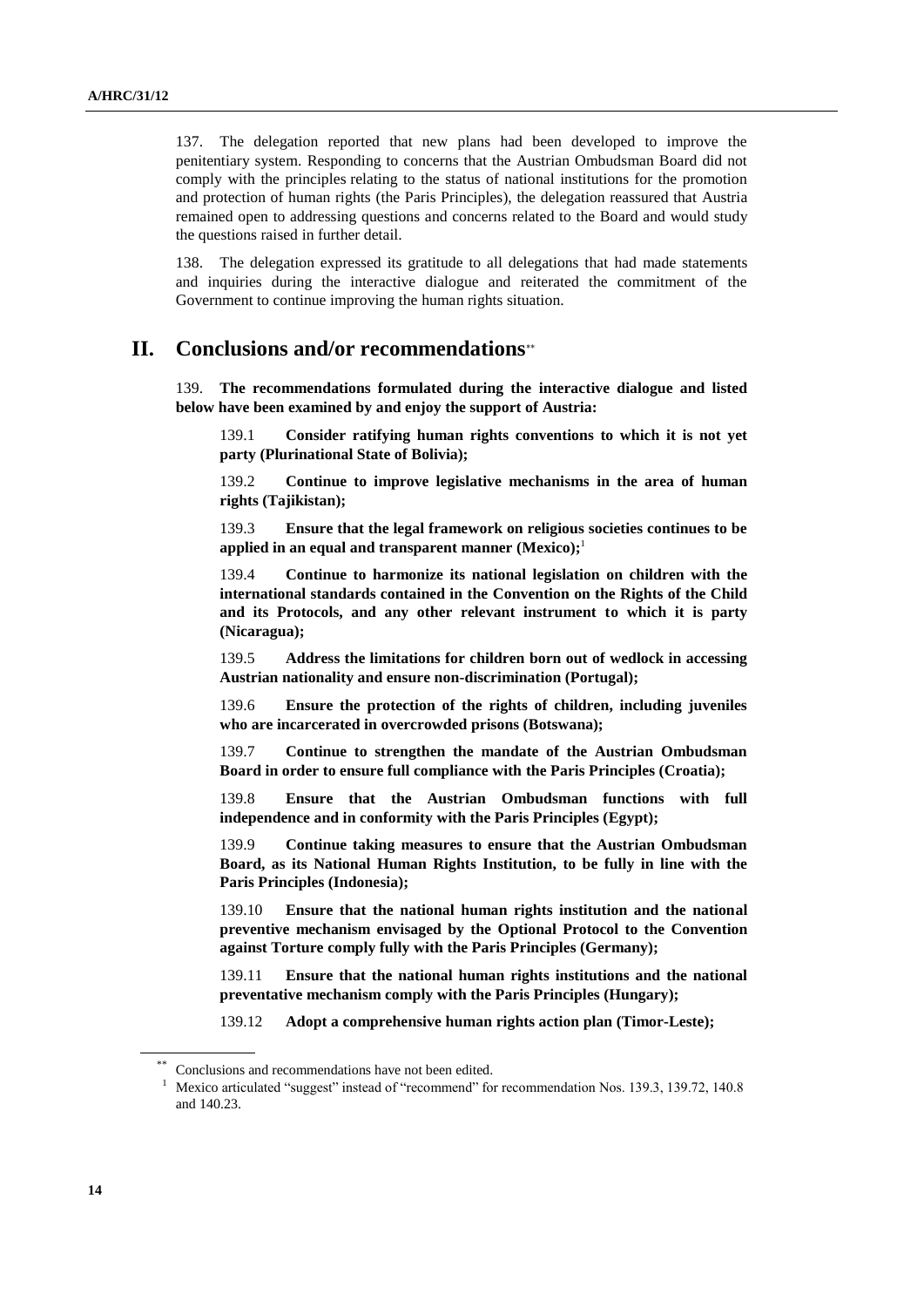139.13 **Adopt an overarching national action plan on human rights (Georgia);**

139.14 **Adopt a comprehensive national human rights action plan and implement the national action plan on the protection of women against violence 2014-2016 (Sudan);**

139.15 **Finalize and adopt before the end of 2015 the national human rights action plan in order to further stimulate the promotion and protection of human rights in the country (Democratic Republic of the Congo);**

139.16 **Adopt a national action plan on human rights in line with OHCHR guidelines (India);**

139.17 **Adopt, in close consultation with the Ombudsman Board and civil society, a national action plan on human rights containing specific implementation targets and measurable indicators (Republic of Moldova);**

139.18 **Continue its efforts at the international level directed towards the prevention of massive, gross and systematic violations of human rights and promote educational programmes and projects to that effect (Armenia);**

139.19 **Reinforce its policies for the protection of women taking into account the vulnerability of women refugees (Holy See);**

139.20 **Give due consideration to human rights, particularly those of children and persons with disabilities, and continue to make efforts to ensure transparency in all procedures related to its treatment of immigrants and refugees (Japan);**

139.21 **Protect the rights of indigenous peoples, peasants and other persons working in rural areas (Plurinational State of Bolivia);**

139.22 **Expand its human rights education campaign, especially that on the rights of women, children, the elderly and minorities, to law enforcement officers (Viet Nam);**

139.23 **Submit the overdue report to the Committee on Enforced Disappearances (Sierra Leone);**

139.24 **Take effective measures to strengthen gender equality, in particular eliminate occupational segregation (Uzbekistan);**

139.25 **Take further action in order to encourage equal opportunities for both men and women, for instance through more equal salary levels and enhanced childcare services in order to improve reconciliation of work and family life. The National Action Plan on Gender Equality in the Employment Market ought to be fully implemented without delay (Sweden);**

139.26 **Take measures to ensure equal opportunities for women in the labour market (United Arab Emirates);**

139.27 **Strengthen efforts to ensure gender equality in the workplace and implement measures to enhance representation of women at senior-level and managerial positions in government and other sectors (Sri Lanka);**

139.28 **Take all necessary measures to put an end to all forms of discrimination against women in the labour market (Libya);**

139.29 **Ensure equal opportunities for women in the labour market by eliminating occupational segregation and narrowing the gender pay gap and**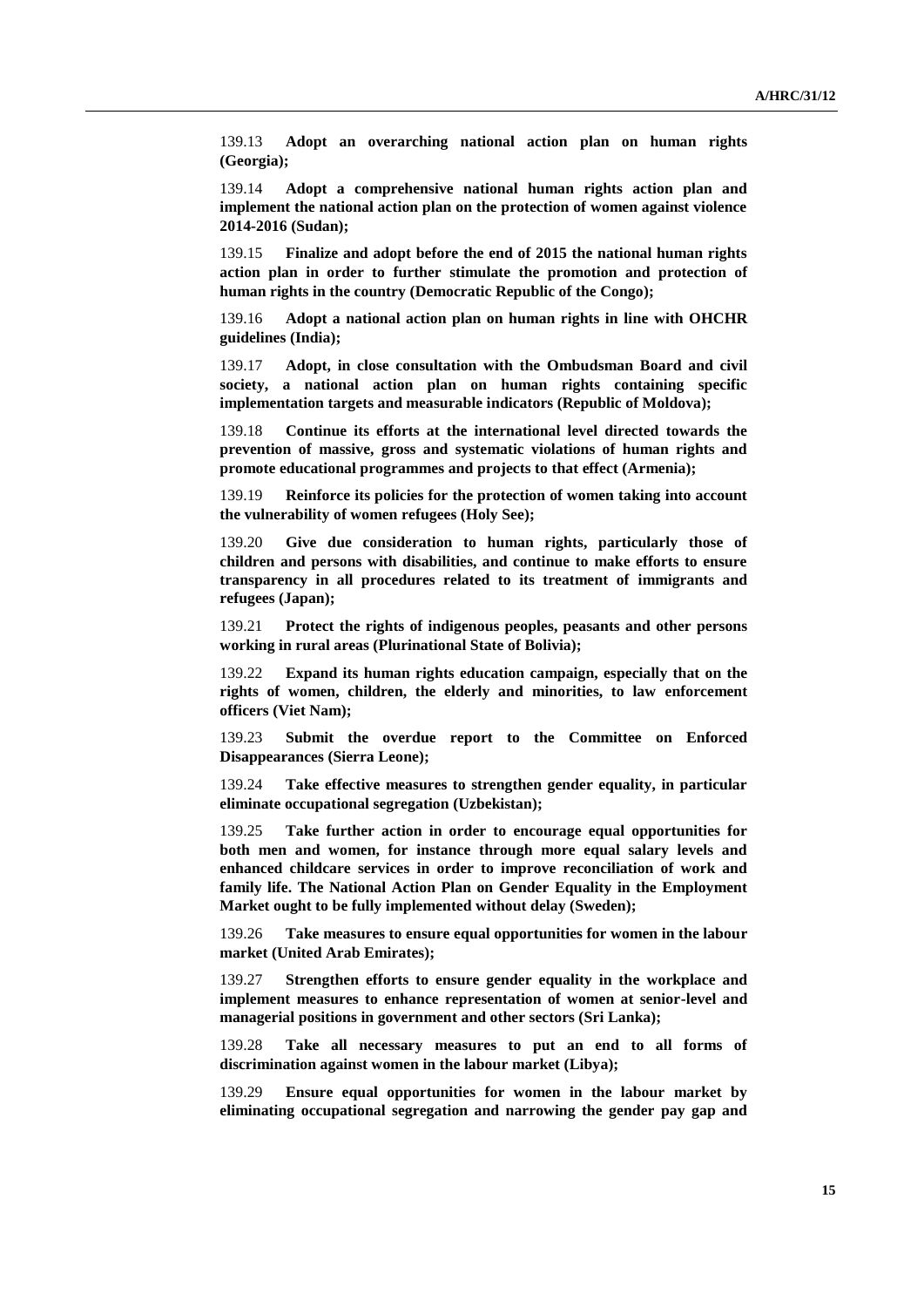**increase the participation of women in the political sphere, in particular at the higher levels (Republic of Korea);**

139.30 **Ensure equal opportunities for women in the labour market, including by strengthening equal access of migrant women to effective job training and placement services in order to alleviate the concentration of qualified migrant women in low-paying jobs (Ireland);**

139.31 **Continue efforts in ensuring gender equality in all the spheres of the society, including making efforts to narrow the gender pay gap (Estonia);**

139.32 **Strengthened measures to promote gender equality, particularly with regard to the gender pay-gap and women's representation in leadership positions and regional politics (Norway);**

139.33 **Take action to narrow the gender pay gap and to ensure equal opportunities for women on the labour market (Israel);**

139.34 **Step up efforts to close the gender pay gap (Thailand);**

139.35 **Adopt further measures to reduce the gender pay gap in all sectors of the economy (Viet Nam);**

139.36 **Take concrete measures to reduce the gender pay gap (Canada);**

139.37 **Ensure equal remuneration to men and women (South Africa);**

139.38 **Take measures to combat inequality between men and women and to improve the representation of women in economic and political life (France);**

139.39 **Rectification of the underrepresentation of women in public services as well as the decision-making positions in the private sector (India);**

139.40 **Step up the fight against racism and adopt adequate measures for the reduction of discrimination and social exclusion (Angola);**

139.41 **Strengthen measures against acts of racism and discrimination, xenophobia and intolerance (Plurinational State of Bolivia);**

139.42 **Put in place measures to combat all forms of racial discrimination (France);**

139.43 **Strengthen the legislation against discrimination and adopt effective measures to combat racism, racial discrimination and xenophobia (China);**

139.44 **Strengthen its current work to combat racism and xenophobia, by condemning manifestations of intolerance and populism in the political sphere and in the media (Cuba);**

139.45 **Step up efforts to fight racism, racial discrimination, xenophobia and associated intolerance (Senegal);**

139.46 **Continue to take action-oriented measures to counter racial discrimination and intolerance, including through education and awarenessraising efforts at all levels (Singapore);**

139.47 **Take the necessary steps to combat racial hatred and promote tolerance towards persons of different ethnic origins (Thailand);**

139.48 **Continue its efforts to raise public awareness and give special attention to the fight against racism, discrimination, xenophobia and intolerance (Sudan);**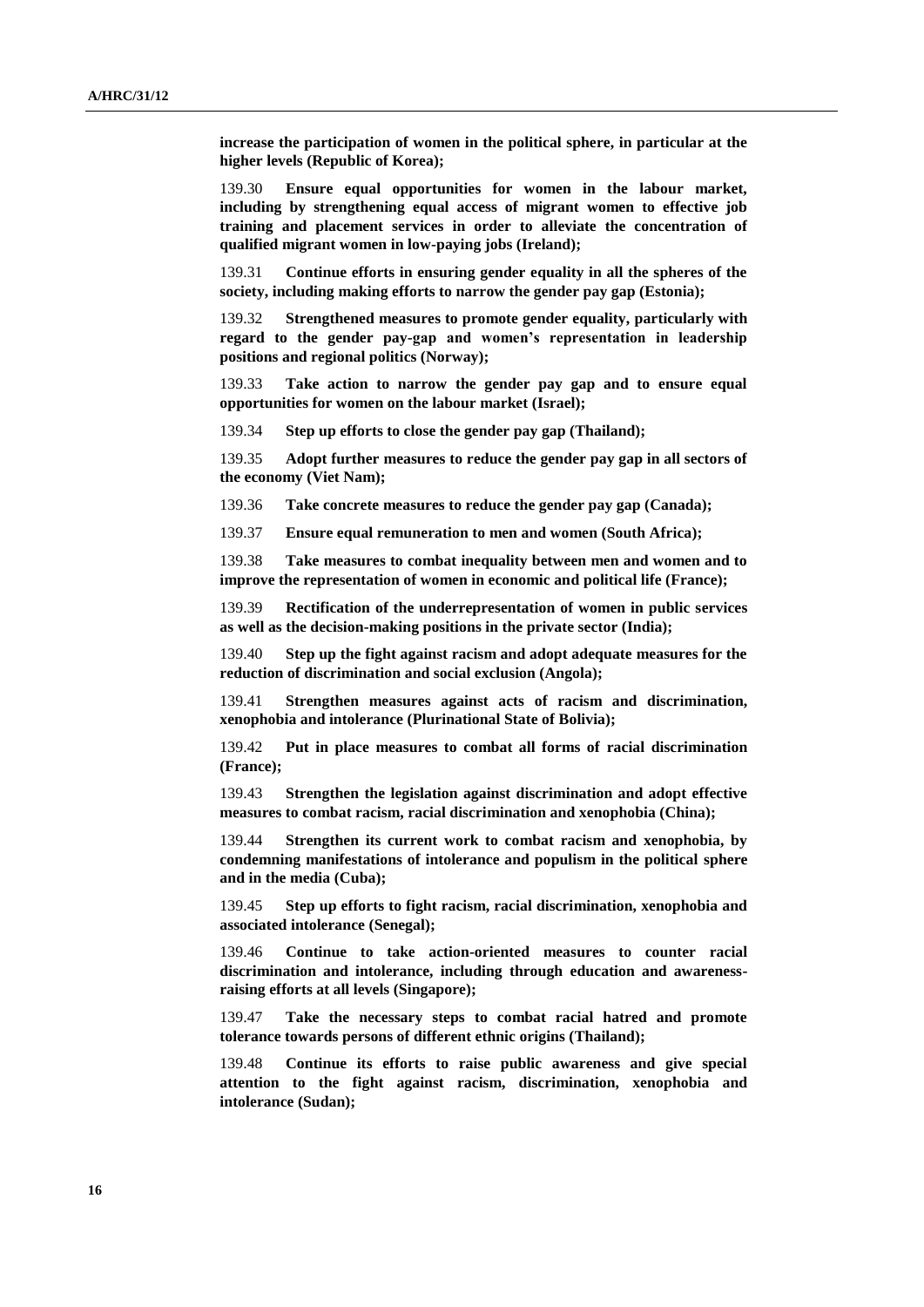139.49 **Review the effectiveness of existing legislation to combat racism, hate crime and hate speech (Islamic Republic of Iran);**

139.50 **Promote policies and programmes to combat racial hatred and discrimination against minorities and refugees, as well as to sanction such acts (Costa Rica);**

139.51 **Strengthen efforts to alleviate social discrimination against Muslims, Roma, Jews and foreigners of African origin (United States of America);**

139.52 **Assess the effectiveness of existing legislation to combat racism, hate crime and hate speech (South Africa);**

139.53 **Step up measures in combating discrimination, xenophobia and related intolerance against persons belonging to religious and ethnic minorities, particularly Muslims (Malaysia);**

139.54 **Proceed with the implementation of the National Action Plan on Integration to strengthen measures to tackle xenophobia, racism and intolerance, and increase intercultural understanding, including through community-based programmes (Canada);**

139.55 **Establishing a comprehensive system for recording and monitoring developments in the area of prevention of xenophobia and discrimination, including hate crimes (Norway);**

139.56 **Effectively combat all manifestations of Islamophobia, neo-Nazism, and investigate, prosecute and punish all hate crimes against minorities (Azerbaijan);**

139.57 **Eliminate discrimination against Roma and other minorities, including Muslims in law and practice, and protect their rights (Pakistan);**

139.58 **Continue its efforts in addressing the increasing anti-Semitic incidents (Israel);**

139.59 **Strengthen the promotion of understanding of a dialogue between cultures and religions as a means for the realisation of human rights (Tajikistan);**

139.60 **Carry out work on the promotion of racial, national and religious tolerance, especially among the youth (Tajikistan);**

139.61 **Double its efforts in promoting understanding and tolerance among people of different faiths and ethnic backgrounds (Malaysia);**

139.62 **Continue promoting tolerance towards persons of different ethnic origins (the former Yugoslav Republic of Macedonia);**

139.63 **Take further effective measures to ensure ethnic and religious harmony in the country (Indonesia);**

139.64 **Implement public awareness campaigns to promote tolerance and respect for cultural diversity and to counter prejudice, stereotypes, discrimination, racism and Islamophobia (United Arab Emirates);**

139.65 **Take all appropriate measures to promote tolerance, intercultural dialogue and respect for diversity in the society (Azerbaijan);**

139.66 **Intensify awareness-raising campaigns aimed at changing existing prejudices and stereotypes against ethnic minority groups (Guatemala);**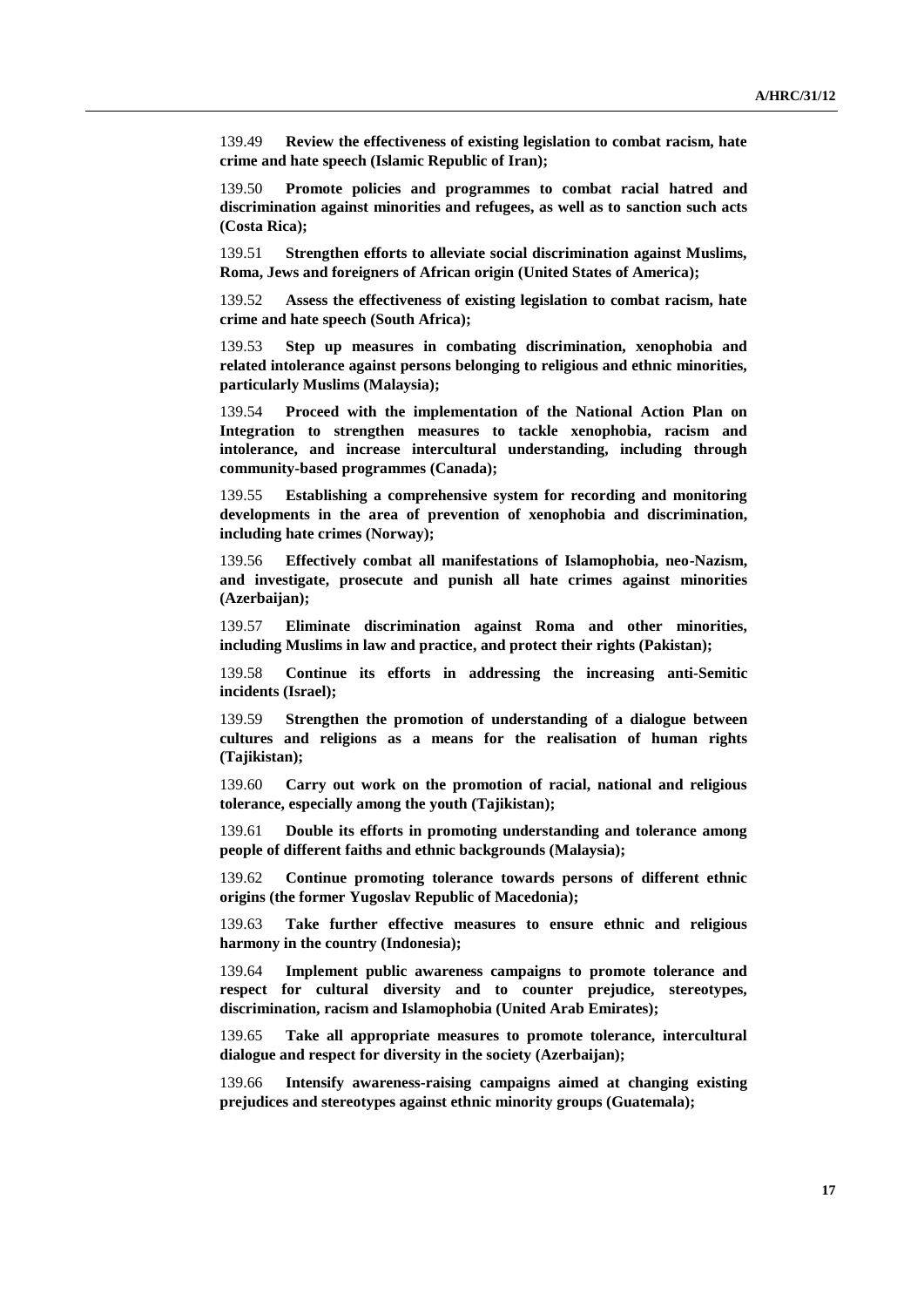139.67 **Enact adequate legal measures to prohibit incitement to racial hatred and to fight against racism, xenophobia and Islamophobia (Turkey);** 

139.68 **Prohibit incitement to hatred and violence, and eliminate hate speech and discrimination in the media (United Arab Emirates);**

139.69 **Take necessary measures to tackle hate speech carried out by politicians targeting members of minorities, migrants, asylum seekers, refugees and so on (Republic of Korea);** 

139.70 **Criminalize hate speech and incitement to hatred which leads to imminent violence (Pakistan);**

139.71 **Take all necessary measures to prohibit hate speech against asylum seekers, refugees and foreigners (Namibia);**

139.72 **Continue with efforts to counter hate speech, as well as incitement to xenophobia and discrimination for nationality or religious reasons (Mexico);**

139.73 **Take more resolute action to combat hate speech and incitement to hatred, including in the media, against members of religious and ethnic minorities (Malaysia);**

139.74 **Strengthen the current legislation regarding criminalization of incitement to hatred (Morocco);**

139.75 **Carry out in-depth investigations of actions of some politicians during their electoral campaigns and statements that incite hatred (Guatemala);**

139.76 **Prohibit incitement to hatred and undertake thorough investigations into incitement to hatred and racism in the media and bring perpetrators to justice (Bahrain);**

139.77 **Prohibit incitement to racial hatred, including take effective measures to prevent hate speech against ethnic and religious minorities during election campaigns and in the media (Uzbekistan);**

139.78 **Strengthen measures to ensure the investigation and sanctioning of hate speech against minorities, including those made in the media and during political discourse (Argentina);**

139.79 **Undertake further work as soon as possible to combat the danger of Islamophobia in society and political discourse, including the establishment and effective implementation of a national system for the recording, independent monitoring and punishment of hate crimes committed within Austria (United Kingdom of Great Britain and Northern Ireland);**

139.80 **Step up adoption of necessary amendments to its legislation and the judicial practice in order to combat more effectively extremism, xenophobia and racism (Belarus);**

139.81 **Adapt the integration measures by taking into account the current migration situation in order to prevent cases of intolerance on the grounds of religion and of ethnic belonging (Belarus);**

139.82 **Continue to provide greater human rights and anti-discrimination training to law enforcement personnel and include measures to address racism in the National Action Plan for Integration (Australia);**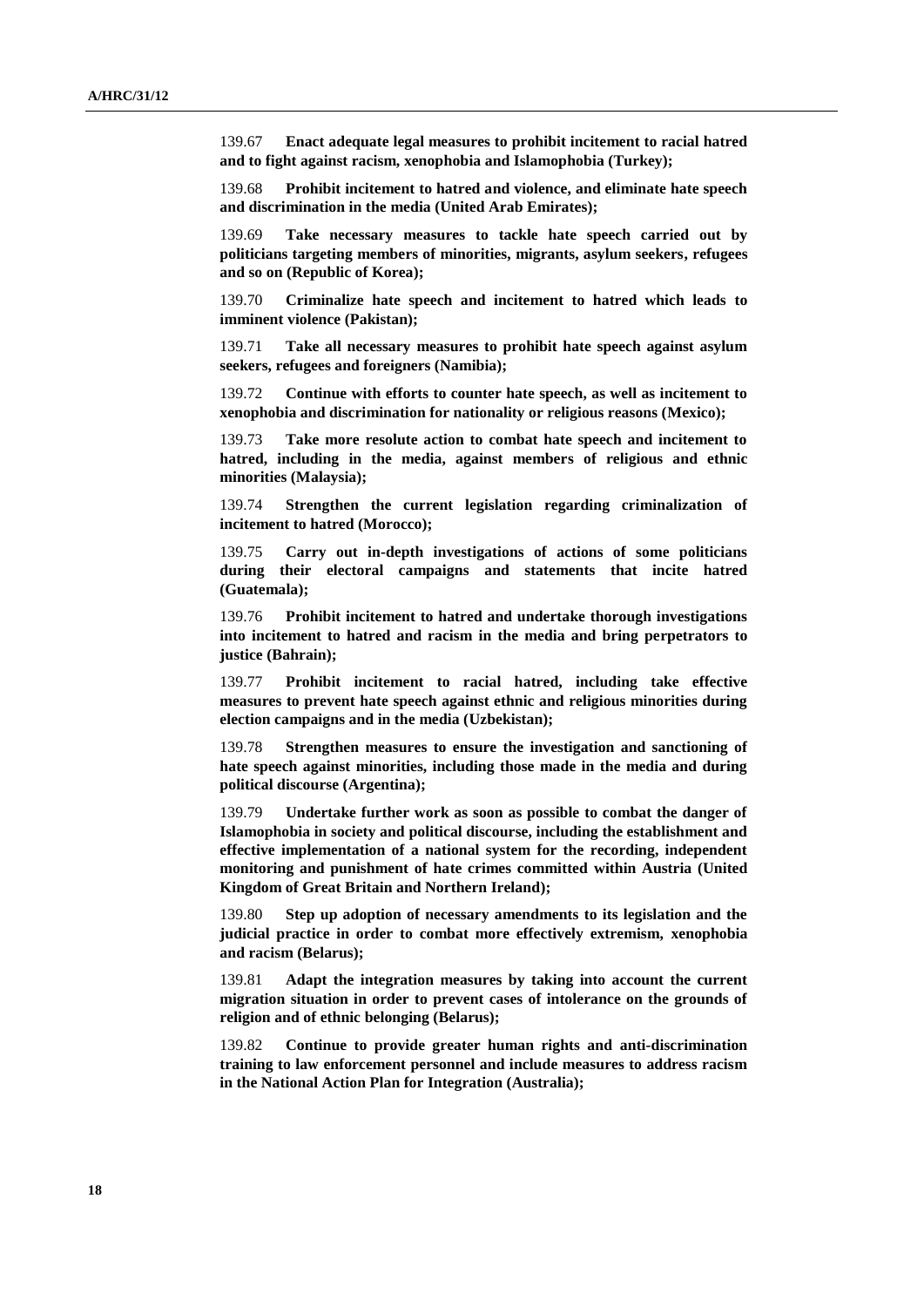139.83 **Steps to counter negative attitudes and stereotypes towards disabled persons (India);**

139.84 **Take further action against the use of excessive force by the police (Sweden);** 

139.85 **Undertake effective actions to continue the fight against violence regarding women and children in the family setting (Angola);**

139.86 **Continue to promote measures to eradicate violence against women, including domestic violence, and expand support services and psychological support for victims, taking especially into account the vulnerability of migrant women (Chile);**

139.87 **Continue combating violence against women and domestic violence, taking into account the vulnerability of migrant women and adopting new legislative measures in support of this group (Cuba);**

139.88 **Develop a comprehensive national strategy to prevent and address all forms of violence against children with a view to strengthen measures to encourage child victims to report instances of violence, abuse and neglect (Poland);**

139.89 **Take effective measures to prevent violence against women, including domestic violence (Russian Federation);**

139.90 **Implement expeditiously the law prohibiting female genital mutilation and bring the perpetrators to justice (Uganda);**

139.91 **Combat violence against women and trafficking of child victims of prostitution (Djibouti);**

139.92 **Continue to strengthen institutional mechanisms to address violence against women and children and to further ongoing efforts in the field of combating human trafficking (Sri Lanka);**

139.93 **Take further measures aimed at the protection of women and children's rights, in particular in order to raise awareness of, prevent and protect them from all forms of violence and human trafficking, including among migrants, refugees and asylum seekers (Ukraine);**

139.94 **Continue to ensure that its anti-human-trafficking programmes remain victim-oriented and provide effective access to legal and psychological support to child victims of trafficking (Philippines);**

139.95 **Continue with its efforts in raising awareness and knowledge on human trafficking, including through trainings and awareness-raising measures for law enforcement organs, judges and public prosecutors (Bhutan);**

139.96 **Continue to improve the national infrastructure to assist victims of trafficking and develop a national system for the recognition and support of child victims of trafficking (Chile);**

139.97 **Investigate incidents of human trafficking and offer full assistance to child trafficking victims (Sierra Leone);**

139.98 **Further promote protection of victims of human trafficking, including measures of more effective investigations and prosecution of perpetrators (Greece);**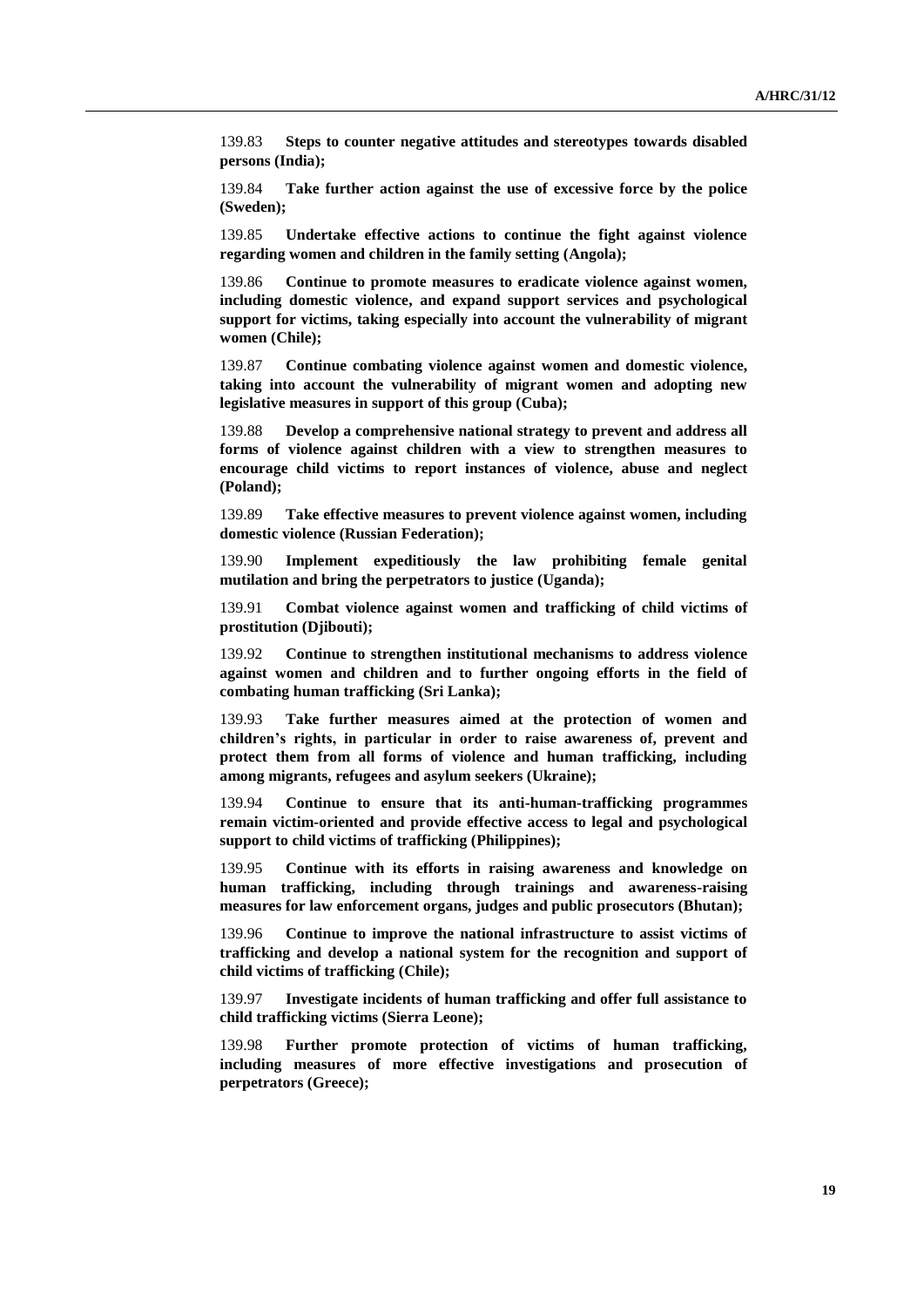139.99 **Introduction of new concrete measures to protect child victims of trafficking and minors in custody and detention (Norway);**

139.100 **Ensure that law enforcement officials conduct their duties in line with Austria's international obligations, particularly in relation to migrants, asylum seekers and minorities (Rwanda);**

139.101 **Ensure transparent and effective investigation and prosecution where appropriate of alleged human rights violations by law enforcement officials, particularly in reference to the treatment of members of minority groups (United States of America);**

139.102 **Establish a comprehensive system for recording and monitoring racist crimes committed in Austria (Iceland);** 

139.103 **Investigate all cases of ill-treatment, human rights violations committed by law enforcement agencies and prosecute those responsible (Azerbaijan);**

139.104 **Ensure that police investigations are carried out in an impartial and non-discriminatory manner and not based on ethnic profiling (Iceland);**

139.105 **Comprehensively investigate incidents and allegations of hate crimes and xenophobic attacks and bring their perpetrators to justice (Sierra Leone);**

139.106 **Investigate all allegations of racial profiling, of the practice of unlawful detention and of searches of persons belonging to ethnic and religious minorities, and penalise strictly law enforcement officers who were engaged in such actions (Uzbekistan);**

139.107 **Bring the penitentiary system of juveniles in full compliance with the international norms and standards (Uzbekistan);**

139.108 **Consider the recommendation by the Committee on the Rights of the Child regarding the detention of minors under the age of 14 years, particularly refugee and unaccompanied children and child asylum seekers (Nicaragua);**

139.109 **Ensure the constitutionality of the new Islam Law and guarantee that its implementation safeguards the full enjoyment of the freedom of religion and belief (Turkey);**

139.110 **Undertake measures in building an equal and adequate pension system mainly for women's childcare (Albania);**

139.111 **Continue to enhance senior citizens' workforce participation, as advocated under the Federal Plan for Senior Citizens, adopted in 2012 (Australia);**

139.112 **Redouble efforts to eliminate discrimination against older people in access to financial services, which sometimes are not available or are too costly in reason of the undue use of age as a criteria (Panama);** 2

139.113 **More vigorously enhance provisions of human rights education in schools (Georgia);**

<sup>&</sup>lt;sup>2</sup> Panama articulated "exhort" instead of "recommend".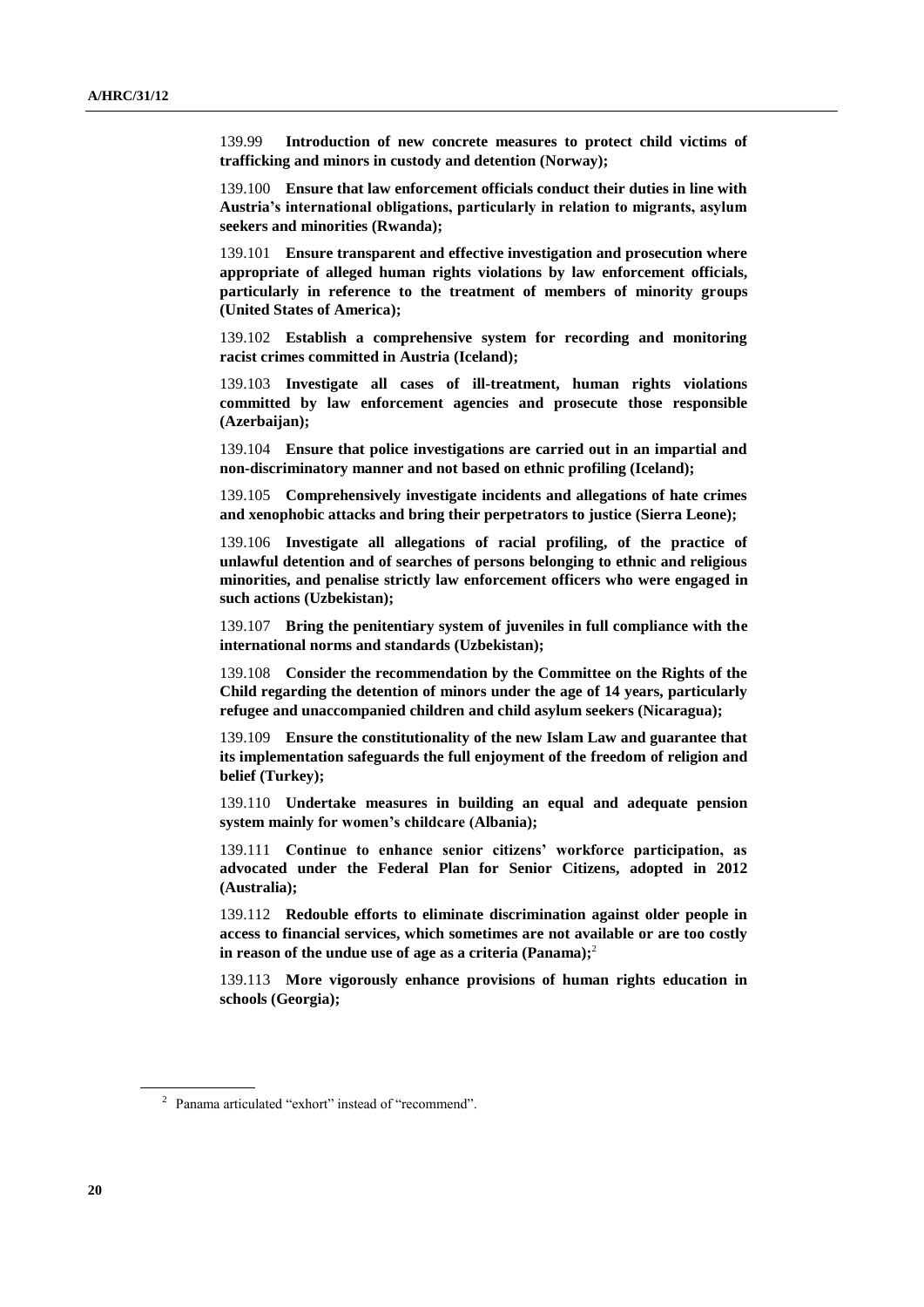139.114 **Make progress in the modifications of relevant laws to include a concept of disability in accordance with the Convention on the Rights of Persons with Disabilities (Argentina);**

139.115 **Continue to ensure the full implementation of the National Action Plan on Disability and strengthen coherence across laws and policies to ensure that persons with disabilities are able to lead fulfilling and productive lives (Singapore);**

139.116 **Continue its efforts to provide full access to education, the labour market and public life for persons with disabilities (Holy See);**

139.117 **Continue improving accessibility for persons with disabilities in a global and inclusive manner in accordance with the Convention on the Rights of Persons with Disabilities (Panama);**

139.118 **Consider extending additional support to linguistic and ethnic groups other than those officially recognised as ethnic minorities, with the aim to further promote diverse cultural identities and practice of multiculturalism (Serbia);**

139.119 **Continue to raise awareness to eradicate existing prejudices and stereotypes against people with a migration background and foreigners (Turkey);**

139.120 **Pay specific attention to its human rights obligations in the context of the significant influx of migrants from the Middle East and Northern Africa to the country (Russian Federation);**

139.121 **Take all necessary steps to ensure that children with a migration background have unhindered and equal access to education (Turkey);**

139.122 **Continue ensuring an environment conducive to the full respect and protection of the rights of refugees and asylum seekers within Austrian society at large (Sweden);**

139.123 **Continue working to provide asylum and refugee status to all of those persons who need it (Plurinational State of Bolivia);**

139.124 **Ensure that camps and centers for migrants and refugees have sufficient shelter and health facilities to handle current increased numbers (United States of America);**

139.125 **Improve the situation of asylum seekers and guarantee their rights to an adequate standard of living and remedy their housing conditions (Albania);**

139.126 **Make every effort to guarantee the right to seek asylum and to provide adequate housing for refugees (Holy See);**

139.127 **Ensure adequate living conditions for migrants, refuges and asylum seekers for the effective promotion and protection of their rights (Ecuador);**

139.128 **Provide proper assistance for the increasing number of unaccompanied minor refugees during their initial reception in Austria (Brazil);**

139.129 **Put forward further efforts to guarantee the rights of asylum seekers, migrants and refugees with a view to delivering an adequate standard of living and access to affordable public services (Republic of Korea);**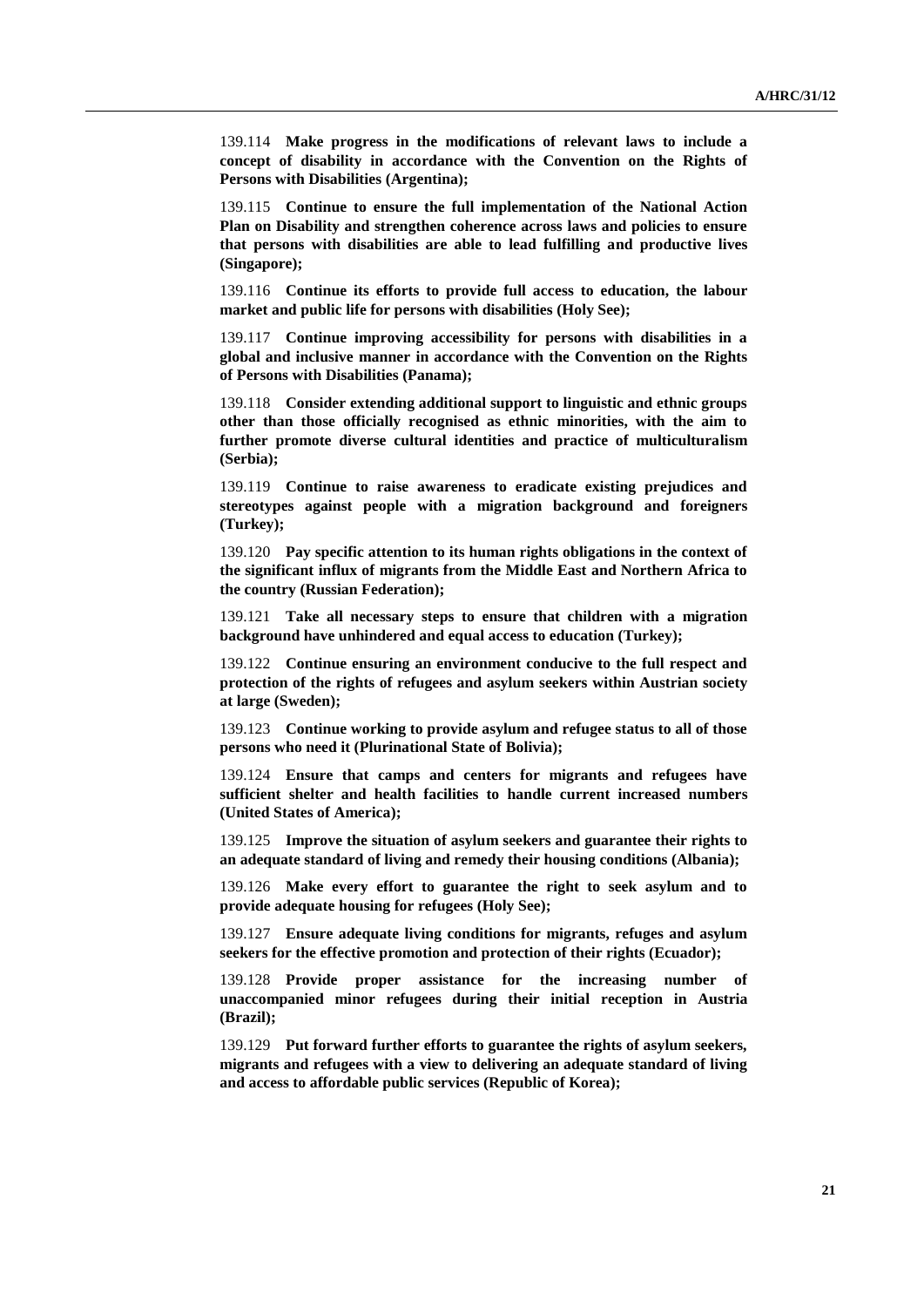139.130 **Take effective measures to increase its official development assistance to achieve the internationally agreed target of 0.7 per cent of its gross domestic product as expeditiously as possible (Uganda);**

139.131 **Bring official development assistance up to the internationally committed 0.7% of GNI (Bangladesh);**

139.132 **Increase the level of its official development aid to achieve the internationally set level of 0.7 per cent of GDP (Senegal);**

139.133 **Increase the ODA to 0.7 per cent of the GNI, as agreed internationally, to strengthen the developing countries against poverty and to achieve development (China);**

139.134 **Continue and strengthen Austria's aid programmes and projects to improve the conditions of people in developing countries (Bhutan);**

139.135 **Adopt a human-rights approach when designing projects under the Austrian Development Cooperation (Trinidad and Tobago).**

140. **The recommendations below did not enjoy the support of Austria and would thus be noted:**

140.1 **Ratify the International Convention on the Protection of the Rights of All Migrant Workers and Members of Their Families (Sudan);**

140.2 **Ratify the International Convention on the Protection of the Rights of All Migrant Workers and Members of Their Families (Azerbaijan);**

140.3 **Ratify the International Convention on the Protection of the Rights of All Migrant Workers and Members of Their Families (Egypt);**

140.4 **Ratify the International Convention on the Protection of the Rights of All Migrant Workers and Members of Their Families (Honduras);**

140.5 **Ratify the International Convention on the Protection of the Rights of All Migrant Workers and Members of Their Families (Senegal);**

140.6 **Ratify the International Convention on the Protection of the Rights of All Migrant Workers and Members of Their Families (Indonesia);**

140.7 **Ratification of the International Convention on the Protection of the Rights of All Migrant Workers and Members of Their Families (Bosnia and Herzegovina);**

140.8 **Sign and ratify International Convention on the Protection of the Rights of All Migrant Workers and Members of Their Families (Turkey) (Mexico);**

140.9 **Consider ratifying the International Convention on the Protection of the Rights of All Migrant Workers and Members of Their Families (Timor-Leste);**

140.10 **Consider ratifying the International Convention on the Protection of the Rights of All Migrant Workers and Members of Their Families (Bangladesh);**

140.11 **Consider acceding to the International Convention on the Protection of the Rights of All Migrant Workers and Members of Their Families (Sri Lanka);**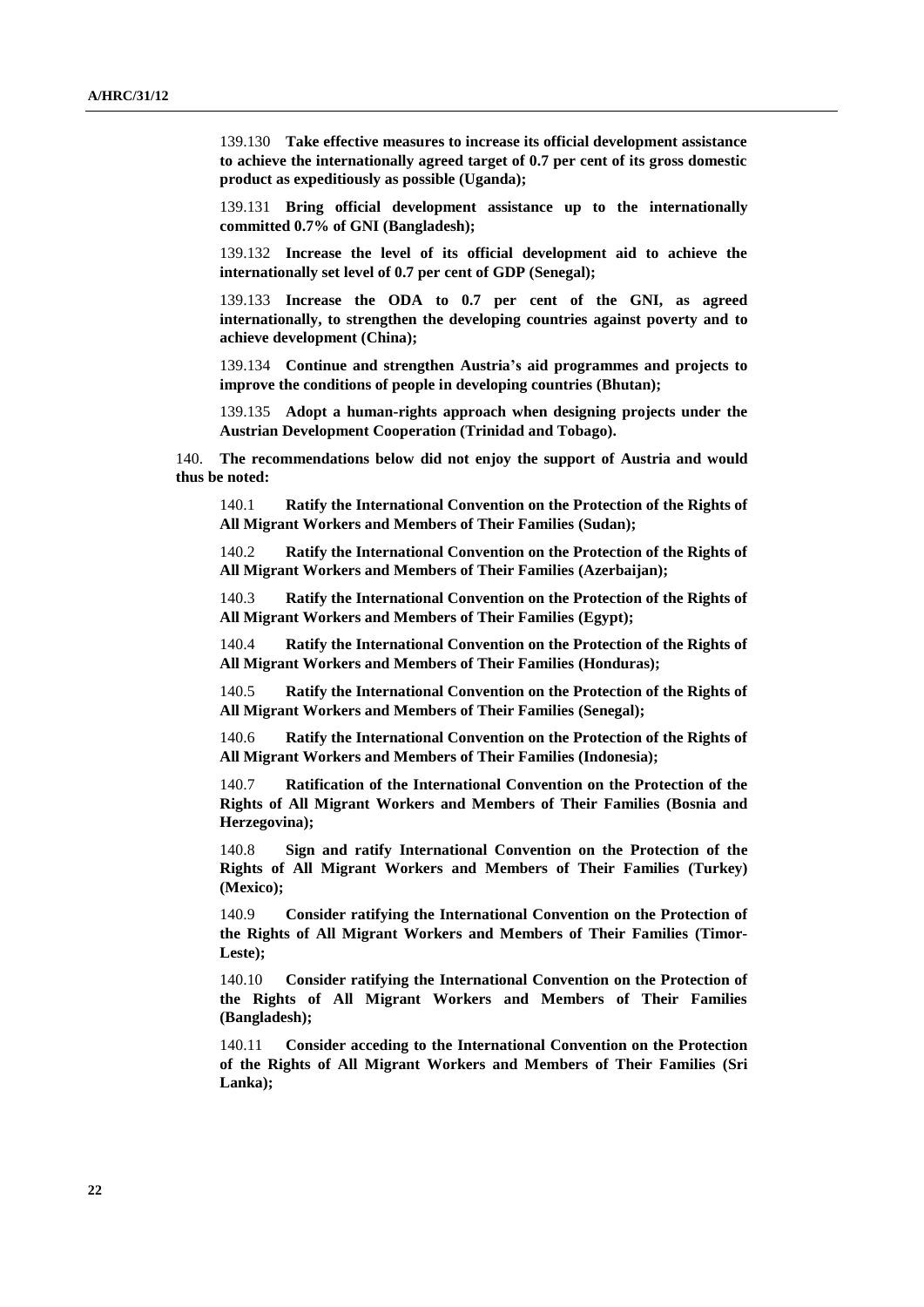140.12 **Consider the ratification of the International Convention on the Protection of the Rights of All Migrant Workers and Members of Their Families (Plurinational State of Bolivia);**

140.13 **Ratify the International Convention on the Protection of the Rights of All Migrant Workers and Members of Their Families and take the necessary steps towards realising the effective protection of migrant workers and members of their families (Bahrain);**

140.14 **Take concrete steps towards accession to the International Convention on the Protection of the Rights of All Migrant Workers and Members of Their Families and ILO Convention No. 189 (Philippines);**

140.15 **Include all the rights protected under the Convention on the Rights of the Child, particularly social and cultural rights, in the Federal Constitutional Law on the Rights of Children (Poland);**

140.16 **Reintroduce the possibility of dual citizenship (Turkey);**

140.17 **Strengthen the legislative framework to better support migrants and migrant workers, particularly through the ratification of the International Convention on the Protection of the Rights of All Migrant Workers and Members of Their Families (Algeria);**

140.18 **Bring its Ombudsman Board into compliance with the Paris Principles (Malaysia);**

140.19 **Increase financial support for the Slovenian minority in the provinces of Carinthia and Styria to the 1995 level in real terms, as previously recommended (Slovenia);**<sup>3</sup>

140.20 **Abolish the quota requirement for family reunification (Turkey);** 

140.21 **Abolish the quota system requirement in relation to family reunification (Egypt);**

140.22 **Consider issuing, upon request, provisional work permits in favor of asylum seekers (Brazil);**

140.23 **Reconsider the concession of refugee centers to private businesses taking into account the impact such a policy has on the right to access to justice, as well as the practical consequences of the financial incentives that this creates (Mexico).**

141. **The following recommendations will be examined by Austria, which will provide responses in due time but no later than the thirty-first session of the Human Rights Council, in March 2016:**

141.1 **Consider ratifying the Optional Protocol to the International Covenant on Economic, Social and Cultural Rights and the third Optional Protocol to the Convention on the Rights of the Child (Ghana);**

141.2 **Sign and ratify the Optional Protocol to the International Covenant on Economic, Social and Cultural Rights, as previously recommended (Portugal);**

<sup>&</sup>lt;sup>3</sup> The recommendation read: "Reiterate our previous recommendation No. 93.53".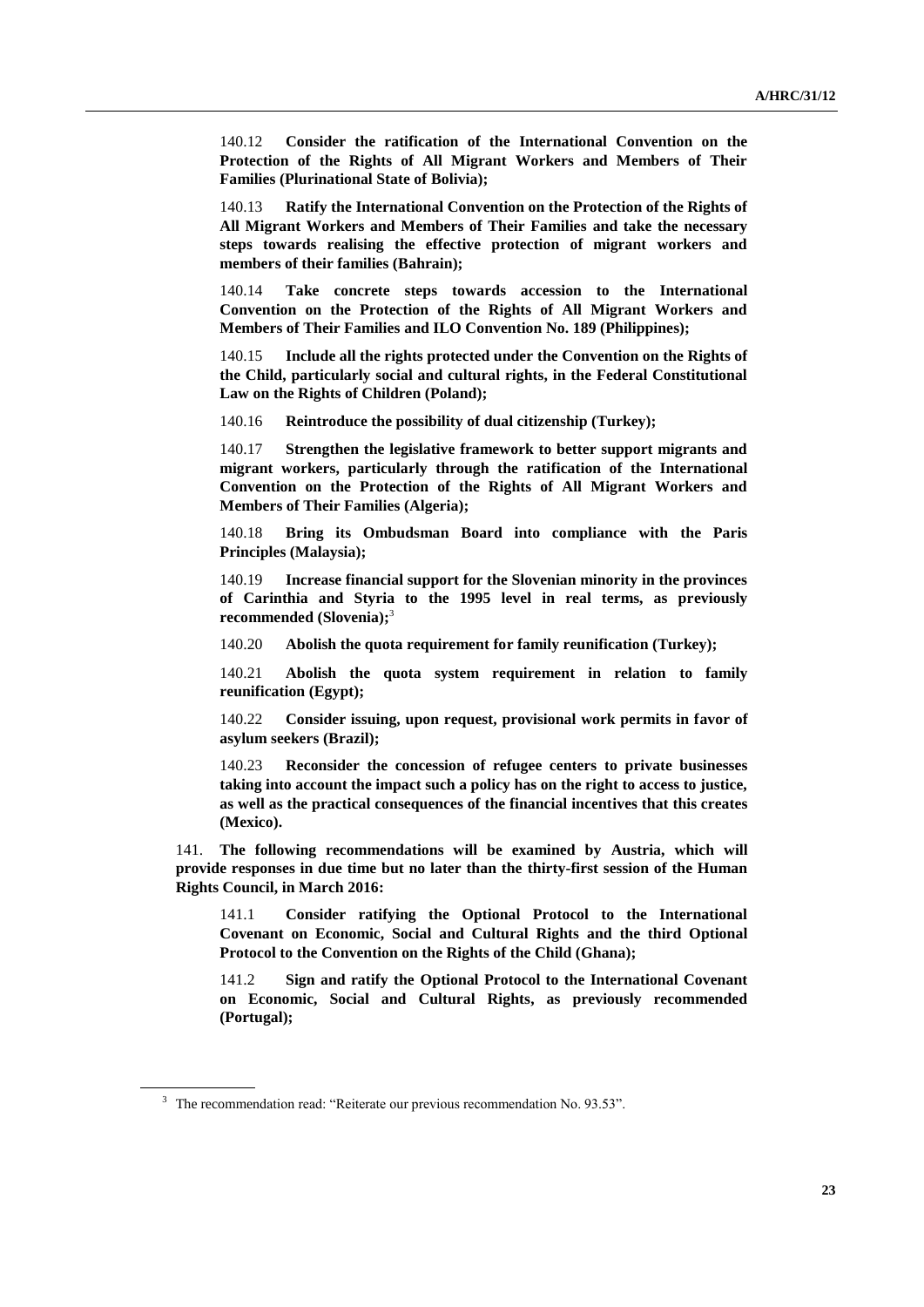141.3 **Ratify the Optional Protocol to the International Covenant on Economic, Social and Cultural Rights and accept the competence of the Committee as regards the inquiry procedure and inter-State communications (Finland);**

141.4 **Ratify the Optional Protocol to the International Covenant on Economic, Social and Cultural Rights (Slovakia) (Uruguay) (Montenegro);**

141.5 **Sign and ratify the Optional Protocol to the International Covenant on Economic, Social and Cultural Rights (Italy);**

141.6 **Ratify the Optional Protocol to the International Covenant on Economic, Social and Cultural Rights, accede to the inquiry procedure and inter-State communications, and ratify the Optional Protocol to the Convention on the Rights of the Child on the involvement of children in armed conflict (France);**

141.7 **Take steps to ratify the Optional Protocol to the Convention on the Rights of the Child on the involvement of children in armed conflict (Slovakia);**

141.8 **Ratify the Optional Protocol to the Convention on the Rights of the Child on the involvement of children in armed conflict (Uruguay);**

141.9 **Ratify the Optional Protocol to the International Covenant on Economic, Social and Cultural Rights and the Optional Protocol to the Convention on the Rights of the Child on the involvement of children in armed conflict (Spain);**

141.10 **Ratify the third Optional Protocol to the Convention on the Rights of the Child on a communications procedure (Montenegro);**

141.11 **Swiftly ratify the Optional Protocol to the the Convention on the Rights of the Child on the involvement of children in armed conflict (Portugal);**

141.12 **Ratify the Convention against Discrimination in Education (Trinidad and Tobago);**

141.13 **Withdraw reservations to the International Covenant on Civil and Political Rights, the International Convention on the Elimination of All Forms of Racial Discrimination and the Convention against Torture (Pakistan);**

141.14 **Withdraw reservations to the International Covenant on Civil and Political Rights, the International Convention on the Elimination of All Forms of Racial Discrimination and the Convention against Torture (Hungary);**

141.15 **Withdraw its reservations to the International Covenant on Civil and Political Rights, the International Convention on the Elimination of All Forms of Racial Discrimination and the Convention against Torture as these reservations undermine their key objectives (South Africa);**

141.16 **Withdraw the reservations made to the Convention against Torture, the International Covenant on Civil and Political Rights and the International Convention on the Elimination of All Forms of Racial Discrimination (Spain);**

141.17 **Withdraw its reservations to the Convention against Torture (Netherlands);**

141.18 **Harmonize anti-discrimination laws by broadening their application scope so as to include the grounds of religion, belief, age and sexual orientation (Belgium);**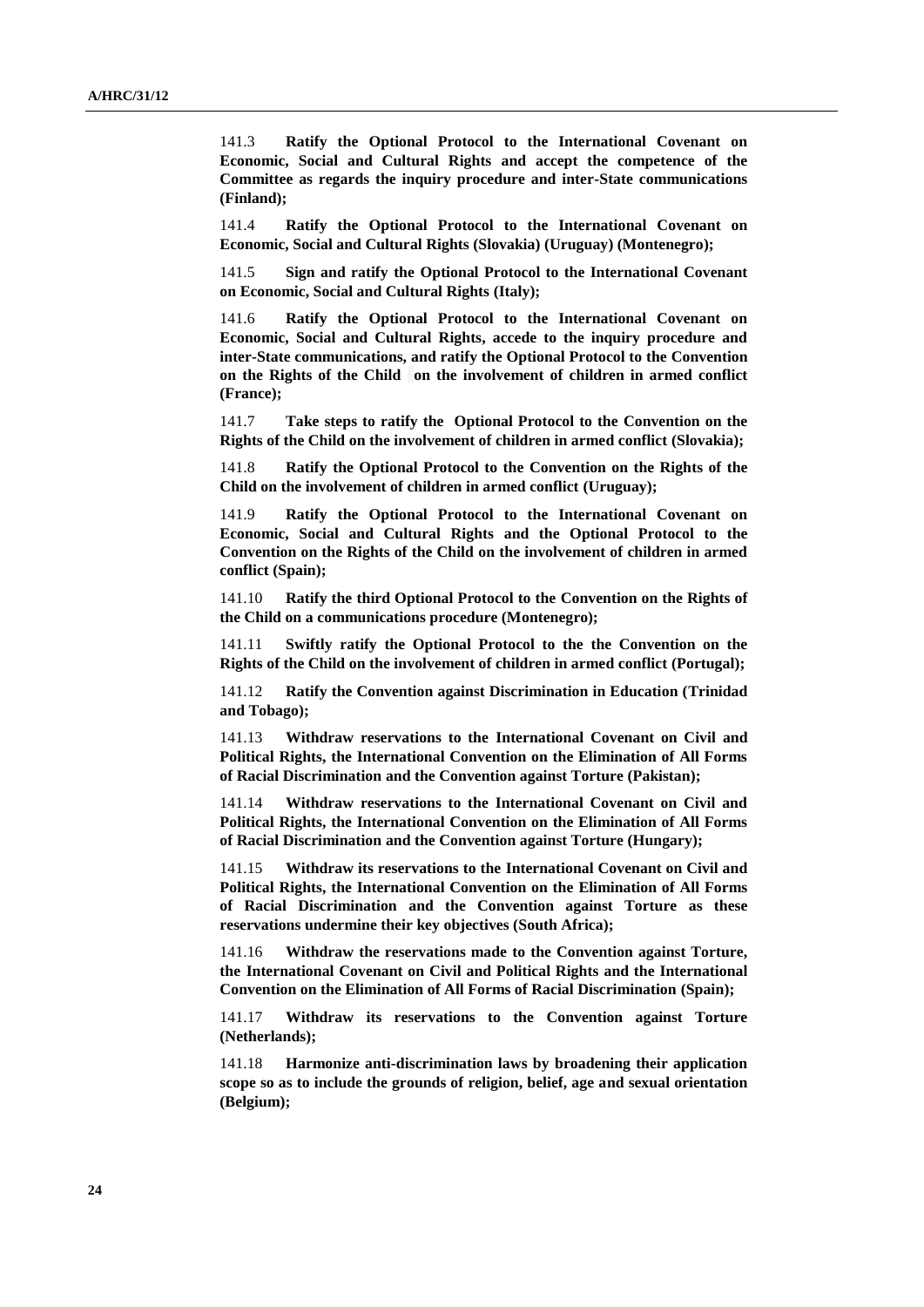141.19 **Harmonise anti-discrimination laws and broaden their scope to include as grounds religion, age and sexual orientation (Uruguay);**

141.20 **Review and harmonize the existing anti-discrimination laws in order to ensure effective and comprehensive protection against all forms of discrimination in law and in practice (Czech Republic);**

141.21 **Take further action to harmonize anti-discrimination laws to ensure equal protection on all grounds of discrimination in all spheres of life (Namibia);**

141.22 **Harmonize the Austrian legislation on combating all forms of discrimination with international instruments in this area (Ecuador);**

141.23 **Revise and harmonize its anti-discrimination laws to ensure effective protection against all forms of discrimination (Finland);**

141.24 **An early harmonization of anti-discrimination legislation along with adequate action to address racism, xenophobia and related intolerance against migrant communities and ethnic minorities, including the Roma community (India);**

141.25 **Make progress in harmonizing its legislation on the rights of women, non-discrimination and gender equality (Honduras);**

141.26 **Promote incorporating into the national legislation all the rights protected under the international conventions and covenants, in particular economic, social and cultural rights (Ukraine);**

141.27 **Ensure that the appointment of its Ombudsman Board's members is in compliance with the Paris Principles (India);**

141.28 **Adopt specific measures at the legislative and policy levels to ensure the full inclusion of children from minorities, asylum seekers and migrant backgrounds, and boys and girls with disabilities, in its educational system (Honduras);**

141.29 **Put in place specific human rights training and education programmes in the different education cycles (Morocco);**

141.30 **Ensure that everyone enjoys the same protection against all forms of discrimination, in all circumstances (Switzerland);**

141.31 **Continue efforts in promoting gender equality, including ensuring equal pension entitlements for women (Malaysia);**

141.32 **Ensure equal protection from all forms of discrimination, including by extending the scope of anti-discrimination regulations, by including the grounds of religion and belief, age and gender identity (Bulgaria);**

141.33 **Increase measures to combat discrimination in all forms (Rwanda);**

141.34 **Intensify efforts to combat discrimination on all grounds, including age, religion and sexual orientation (Canada);**

141.35 **Scale up its efforts to ensure equal protection against all forms of discrimination (Trinidad and Tobago);**

141.36 **Ensure equal protection from all forms of discrimination, including by harmonizing and extending the scope of anti-discrimination laws to include the grounds of religion and belief, age and sexual orientation (Germany);**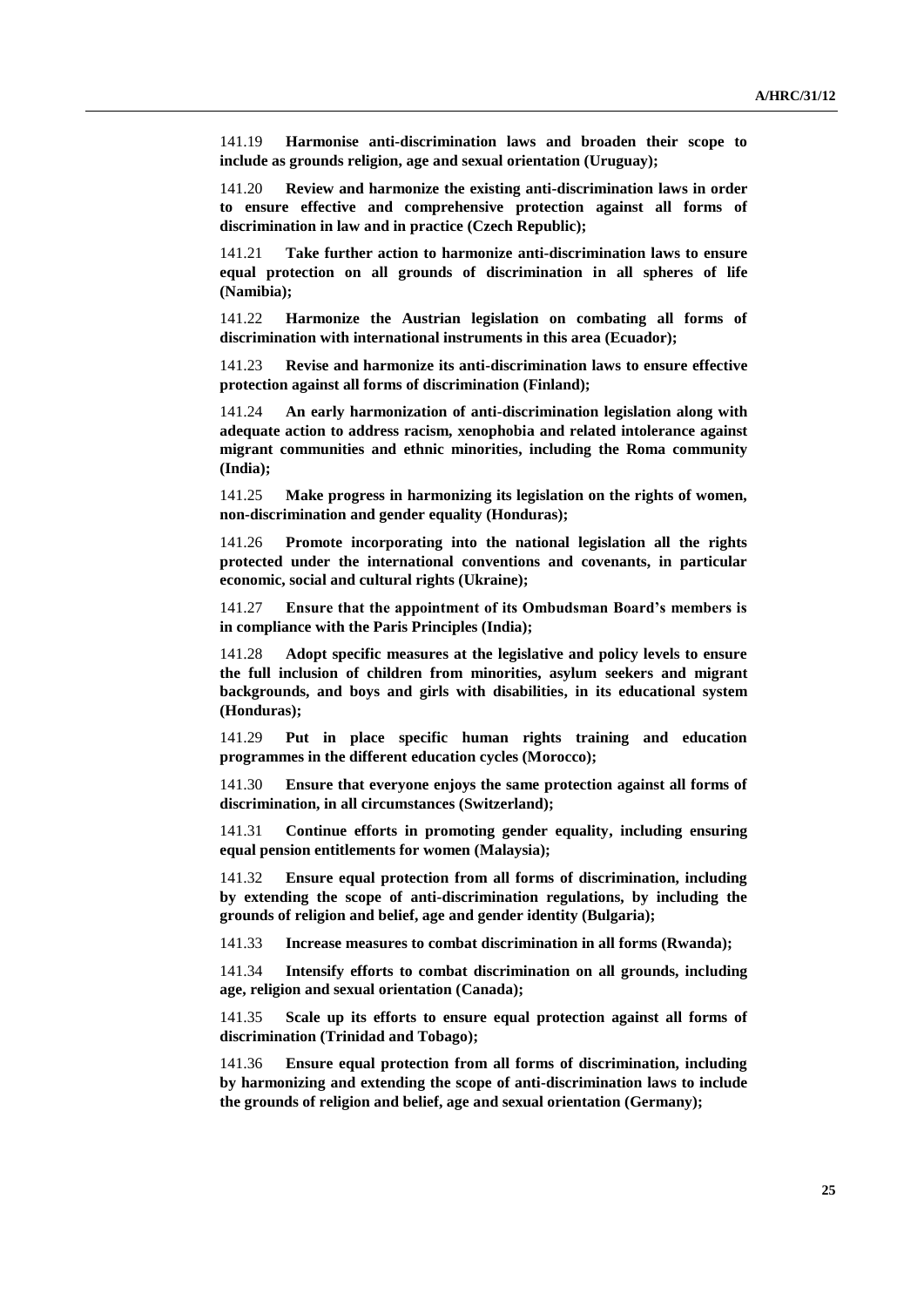141.37 **Further pursue its efforts to establish equal conditions for the participation of men and women in the labour market, including by enhancing the availability of affordable full-day childcare centres and introducing legal entitlements for these services (Denmark);**

141.38 **Adopt a national plan of action against racism (Algeria);**

141.39 **Adopt a national action plan against racism (Botswana);**

141.40 **Develop a comprehensive national action plan on combating racism and discrimination (Uzbekistan);**

141.41 **Adopt a national action plan against racism in accordance with the Durban Declaration and Programme for Action, and ensure that racism and hate speech, including in the context of elections and politics, are appropriately and explicitly criminalized and penalized (Egypt);**

141.42 **Consider adopting a national action plan against racism, xenophobia and related intolerance (Italy);**

141.43 **Combat all forms of racism by adopting a national action plan against racism (Djibouti);**

141.44 **Work towards establishing and adopting a national strategy aimed at combating all forms of racism and xenophobia (Bahrain);** 

141.45 **Harmonize anti-discrimination laws (Bahrain);**

141.46 **End discrimination in law and practice against religious and ethnic minorities, in particular against Muslims, and ensure full protection of their rights (Islamic Republic of Iran);**

141.47 **Prevent candidates from promoting racial discrimination (Guatemala);**

141.48 **Improve the investigation of alleged human rights violations by law enforcement officials, including by establishing an independent mechanism to investigate such allegations with the power to order disciplinary proceedings and refer cases directly to the judicial authorities (Islamic Republic of Iran);**

141.49 **Prosecute perpetrators of hate crimes and xenophobic acts and prevent misuse of information and communications technologies for this purpose (Pakistan);**

141.50 **Ensure independent and effective investigation and prosecution of all cases of alleged human rights violations by law enforcement officials (Czech Republic);**

141.51 **Revise the draft State Protection Act so that it contains robust safeguards with respect to the full enjoyment of the right to privacy and other human rights in compliance with international human rights law (Czech Republic);**

141.52 **Provide protection for the family as the natural and fundamental unit of the society (Egypt);**

141.53 **Adjust regulation so that same-sex partners enjoy the same rights as other married couples as recommended in the report of the European Commission against racism and intolerance published on 13 October 2015 (Denmark);**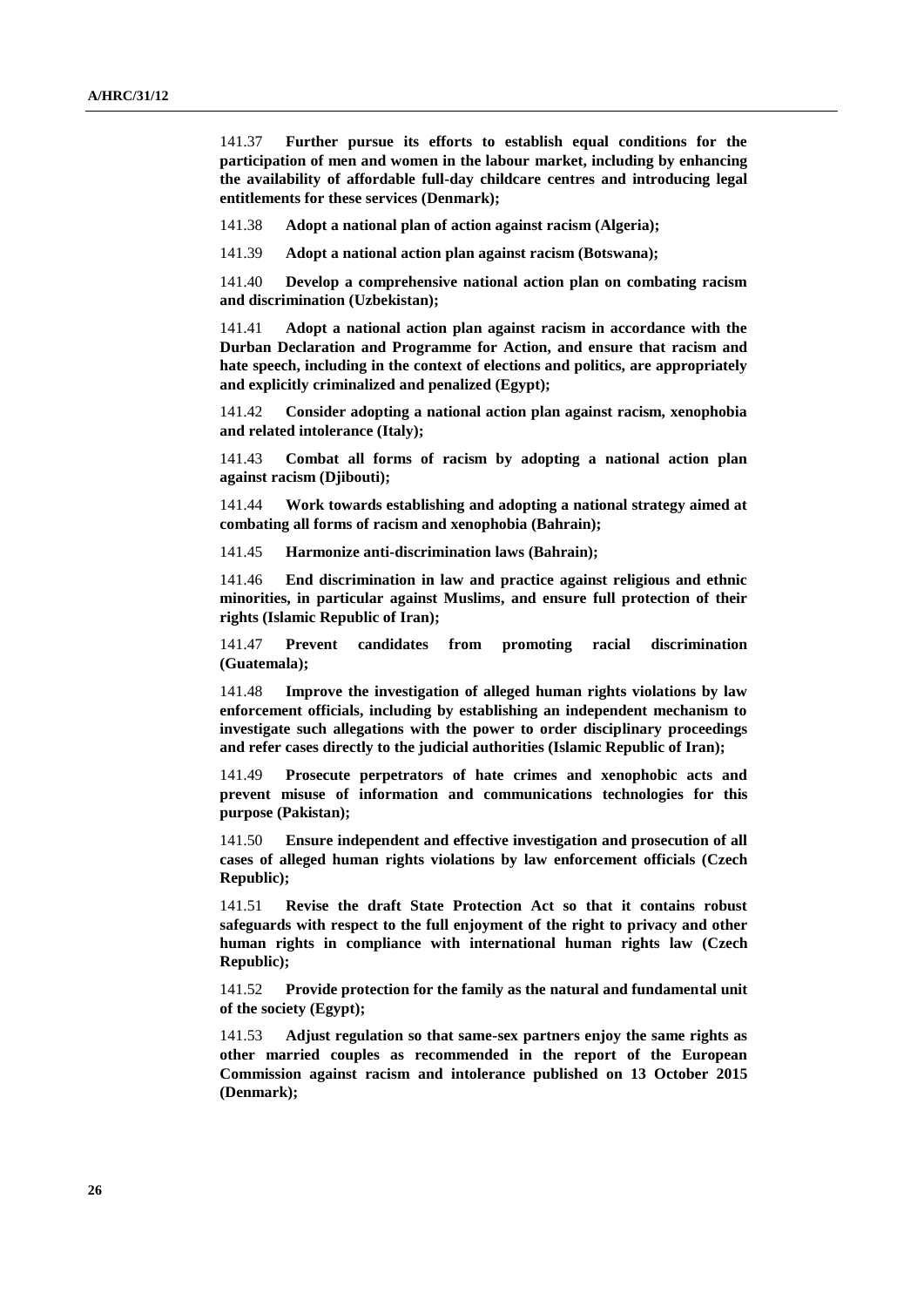141.54 **Ensure the equal rights of people by legally recognizing same-sex marriage (Iceland);**

141.55 **Abolish all legal inequalities between registered same-sex partnership and marriage (Ireland);**

141.56 **Ensure further equality by allowing same-sex couples the right to marriage according to international standards (Netherlands);**

141.57 **Amend the legal status of same-sex partnerships to ensure full equality in the eyes of the law (United Kingdom of Great Britain and Northern Ireland);**

141.58 **Ensure the freedom of religious minorities, in particular Muslims, in exercising their religious practices, and respect their right to choose the language of their own, used in their religious scripts, and also respect their right to financial supports and services provided by their brothers of faith from other countries (Libya);**

141.59 **Ensure the establishment of an inclusive education system (Israel);**

141.60 **Regarding persons with disabilities, replace the substituted decisionmaking system with a supported decision-making one (Israel);**

141.61 **Ensure that people with severe mental disorders and/or in poor health, especially those whose state of health is at risk of further deterioration due to their incarceration, are not imprisoned (France);**

141.62 **Provide increased support for minorities (Japan);**

141.63 **Legally regulate the protection of the Slovenian minority in Styria in line with international legal commitments undertaken by Austria and adopt and implement concrete solutions to benefit the Slovenian minority in Styria, such as increasing the teaching of the Slovenian language in Styrian public and high schools (Slovenia);**

141.64 **Invest further efforts in political empowerment of representatives of minority communities with a view to encourage their meaningful participation in political processes at the local, regional and national levels, and thus provide for their better integration in the society (Serbia);**

141.65 **Prevent further closing of bilingual public schools in Carinthia and take additional measures to improve the quality of bilingual education (Slovenia);**

141.66 **Create specific protection institutions that provide a voice and protection for the integration and development of refugees and asylum seekers (Costa Rica);**

141.67 **Strengthen programmes providing equal access to health, education and social services for migrants and asylum seekers and their children (Philippines);**

141.68 **Protect rights of migrants, asylum seekers and refugees in accordance with international human rights standards with a view to combat discrimination against them (Pakistan);**

141.69 **Take further steps to promote integration of asylum seekers, migrants and refugees and their participation in political, cultural and economic life, including by increasing their access to affordable health-care services and to the employment market (State of Palestine);**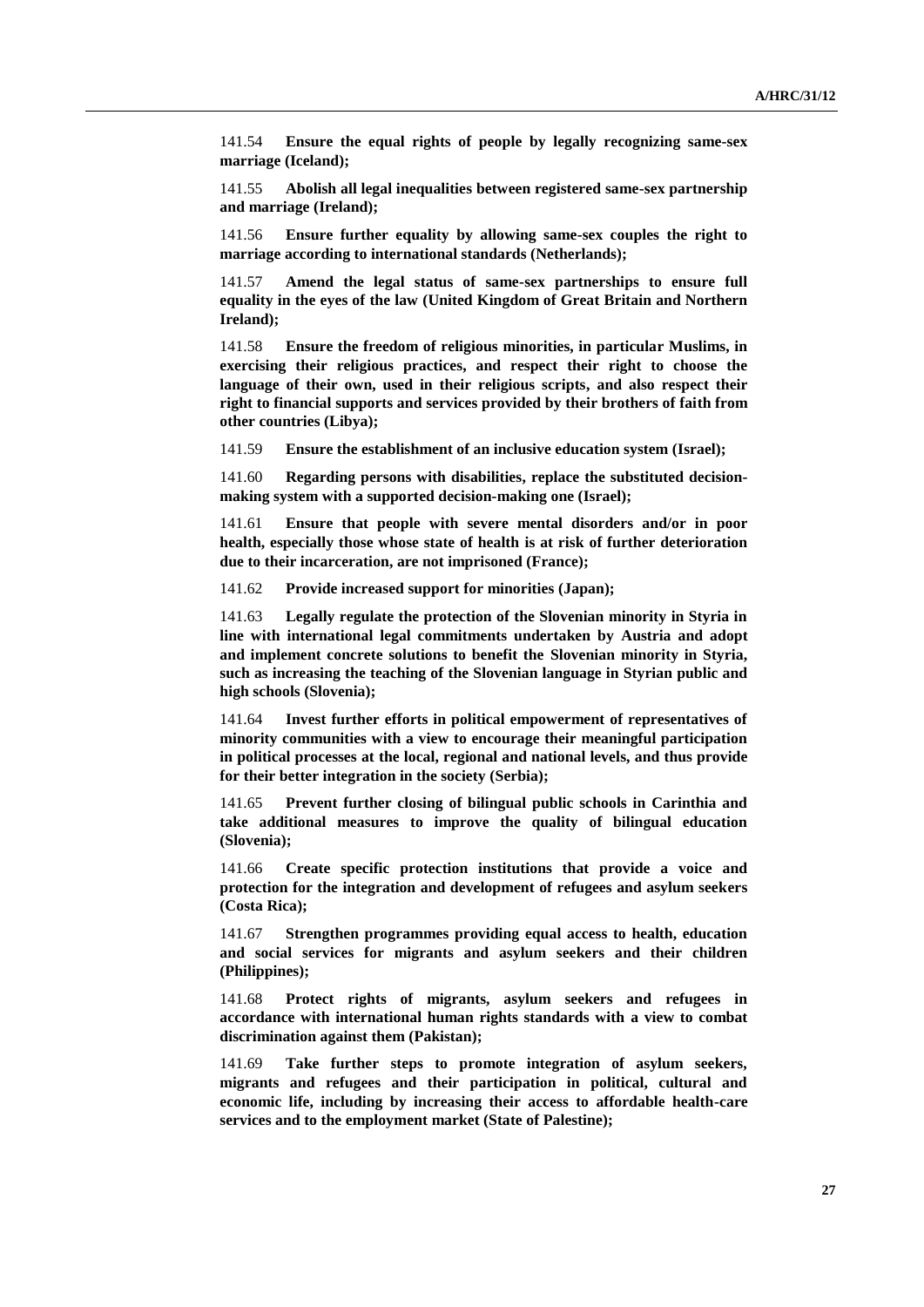141.70 **Strengthen oversight of Austrian companies operating abroad with regard to any negative impact of their activities on the enjoyment of human rights, particularly in conflict areas, where there are heightened risks of human rights abuses (State of Palestine);**

141.71 **Set up an effective statistical data collection system, including with regards to complaints, investigations, proceedings, sentences and reparations related to cases of ill-treatment by law enforcement officials, in order to fully implement the Convention against Torture and its Optional Protocol (Belgium).**

142. **All conclusions and/or recommendations contained in the present report reflect the position of the submitting State(s) and/or the State under review. They should not be construed as endorsed by the Working Group as a whole.**